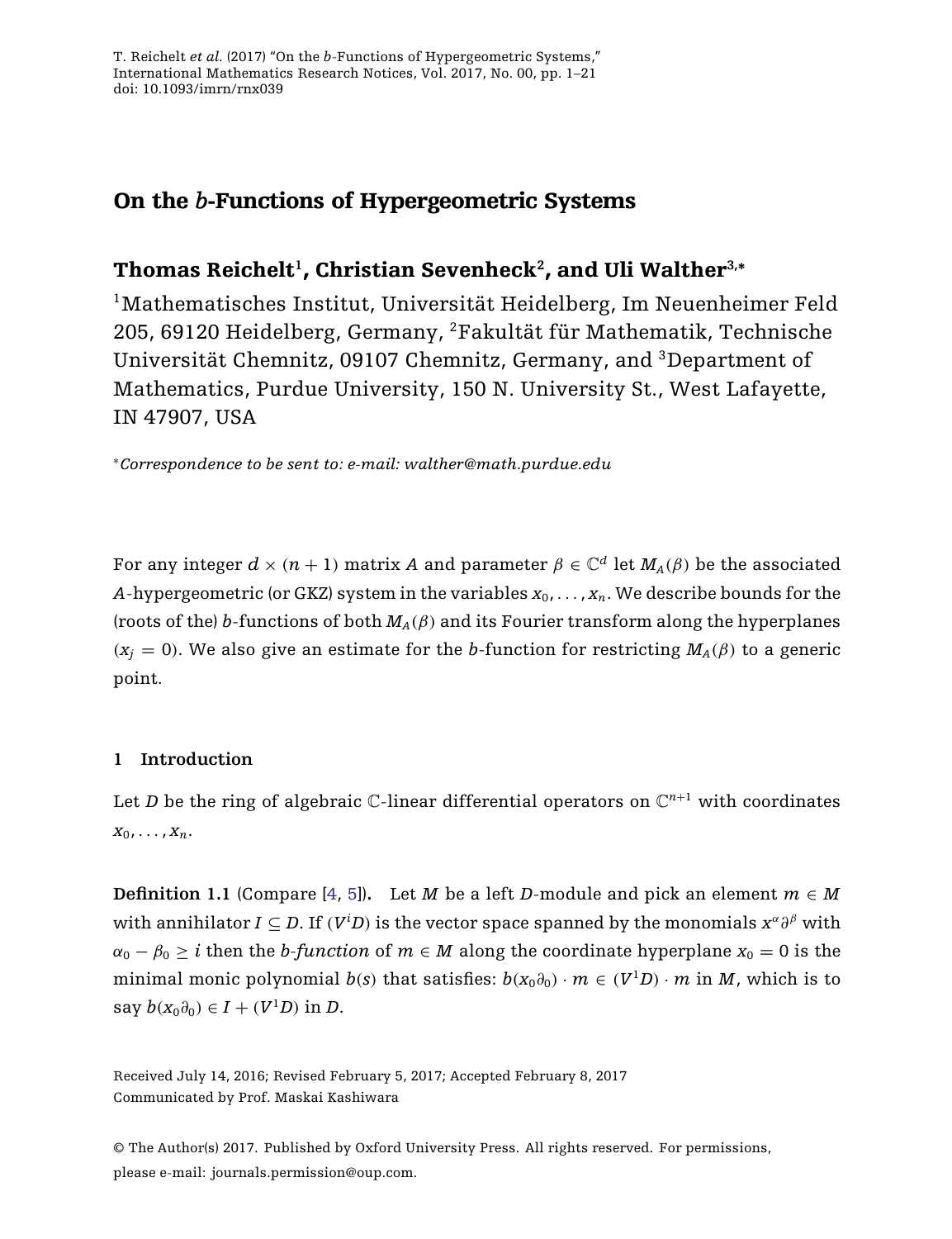#### 2 T. Reichelt *et al.*

If *M* is cyclic, that is,  $M = D/I$ , then we call *b*-function of *M* the *b*-function in the above sense of the element  $1 + I \in M$ .

The *b*-function exists in greater generality along any hypersurface  $(f = 0)$ , as long as the module *M* is holonomic, cf. [\[4](#page-19-0)]. The *V*-filtration of Kashiwara and Malgrange then takes the form  $(V^{i}D) = {P \in D \mid f^{i+k} \text{ divides } P \bullet f^{k} \text{ for } k \gg 0}.$  Both the *V*-filtration and the *b*-function are intimately connected to the restriction of the given *D*-module to the hypersurface. The purpose of this note is to give, for any *A*-hypergeometric system as well as its Fourier transform, an explicit arithmetic description of a bound for the root set of the *b*-function along any coordinate hyperplane that involves the parameter  $\beta$  in a very elementary way.

We have several applications in mind: first, it is a longstanding question to understand the monodromy of *A*-hypergeometric systems, and for this purpose the roots of the *b*-function can be of some use. On the other hand, the Fourier transform of an *A*hypergeometric system often (see [\[15\]](#page-20-0)) appears as a direct image module under a natural torus embedding given by the columns of the matrix *A*. This point of view turns out to be extremely useful for Hodge theoretic considerations of *A*-hypergeometric systems (see [\[9\]](#page-19-0)). It is one of the fundamental insights of Morihiko Saito (see [\[11,](#page-19-0) Section 3.2]) that the boundary behavior of variations of Hodge structures (or, more generally, of mixed Hodge modules) is controlled by the Kashiwara–Malgrange filtration along such a boundary divisor. In the case of a cyclic *D*-module, such as *A*-hypergeometric systems or their Fourier transforms, one can often deduce a large part of this filtration from the values of the *b*-function. We refer to [\[10\]](#page-19-0) for an immediate application of our results. In a third direction, one can also see our calculation of the *b*-function of the Fourier transform as a refinement of [\[1](#page-19-0), [15](#page-20-0)] geared towards restriction of *A*-hypergeometric systems.

In the last part, we compute an upper bound for the *b*-function of restriction of the *A*-hypergeometric system to a generic point, again in elementary terms of *A* and β. Since the restriction of a *D*-module to a point is a dual object to the zeroth level solution functor, our estimate can be viewed as a step towards a sheafification in  $\beta$  of the solution space, a problem that remains unsolved.

# **2 Basic notions and results**

**Notation.** Throughout, the base field is C and we consider a C-vector space *V* of dimension  $n + 1$ .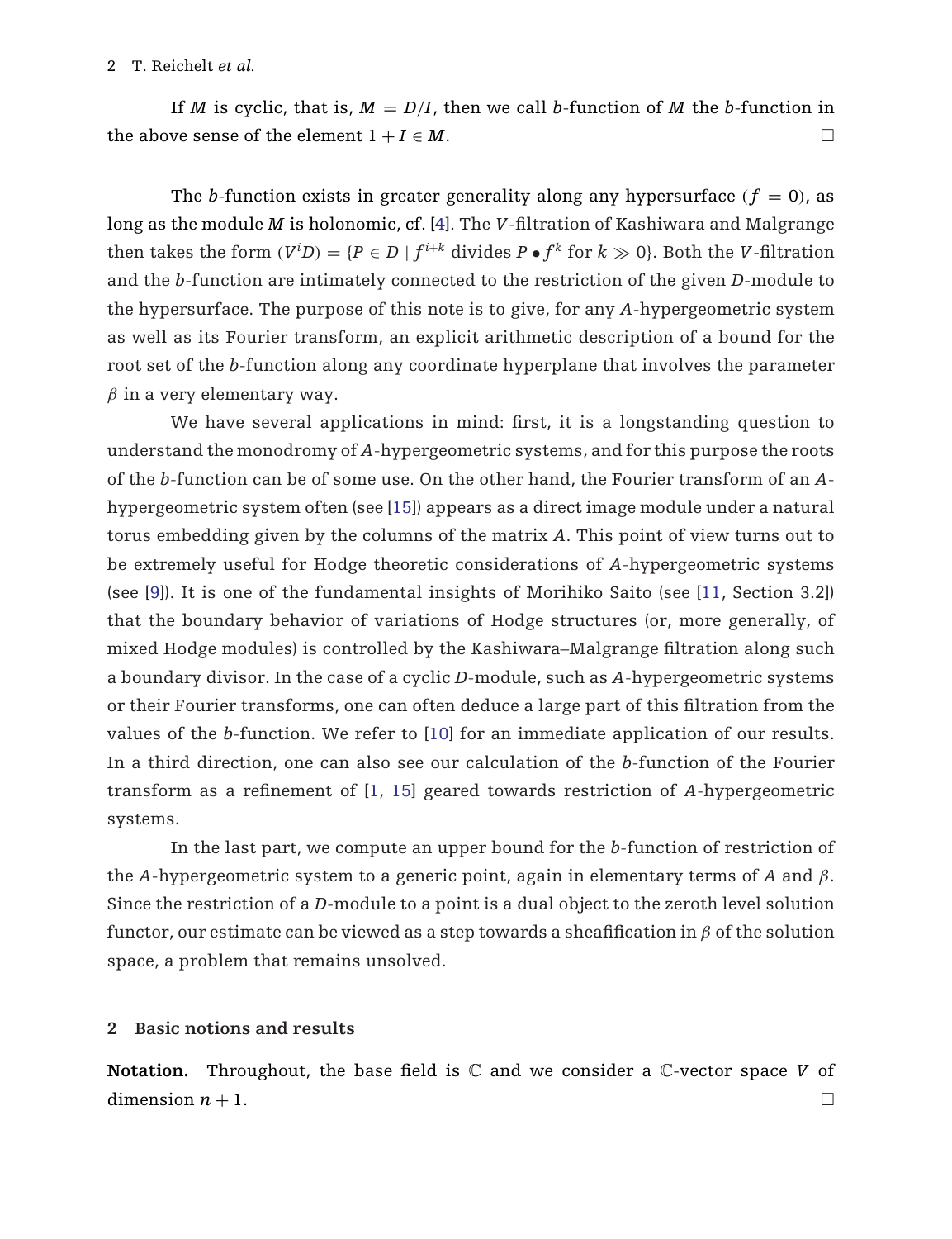In this introductory section, we review basic facts on *A*-hypergeometric systems as well as the Euler–Koszul functor. Readers are advised to refer to [\[6](#page-19-0)] for more detailed explanations.

**Notation 2.1.** For any integer matrix *A*, let  $R_A$  (respectively  $O_A$ ) be the polynomial ring over C generated by the variables ∂*<sup>j</sup>* (respectively *xj*) corresponding to the columns **a***<sup>j</sup>* of *A*. We identify  $O_A$  with the symmetric algebra on  $\text{Hom}_\mathbb{C}(V, \mathbb{C}) \cong \bigoplus \mathbb{C} \cdot x_j$ . Further, let  $D_A$ be the ring of C-linear differential operators on *OA*, where we identify <sup>∂</sup> ∂*xj* with ∂*<sup>j</sup>* and multiplication by  $x_j$  with  $x_j$  so that both  $R_A$  and  $O_A$  become subrings of  $D_A$ .

### **2.1** *A***-hypergeometric systems**

Let  $A = (\mathbf{a}_0, \dots, \mathbf{a}_n)$  be an integer  $d \times (n+1)$  matrix,  $d \leq n+1$ . For convenience, we assume that  $\mathbb{Z}A = \mathbb{Z}^d$ . For  $(v_1, \ldots, v_r) = \mathbf{v} \in \mathbb{Z}^r$ , we denote by  $\mathbf{v}_+$ ,  $\mathbf{v}_-$  the vectors given by

$$
(v_{+})_j = max(0, v_j)
$$
 and  $(v_{-})_j = max(0, -v_j)$ .

For the complex parameter vector  $\beta \in \mathbb{C}^d$  consider the system of *d* homogeneity *equations*

$$
E_i \bullet \phi = \beta_i \cdot \phi,\tag{2.1}
$$

where  $E_i = \sum_{j=0}^n a_{ij} x_j \partial_j$  is the *i*-th *Euler operator*, together with the *toric* (partial differential) *equations*

$$
\{(\underbrace{\partial^{\mathbf{v}_+}-\partial^{\mathbf{v}_-}}) \bullet \phi = 0 \mid A \cdot \mathbf{v} = 0\}.
$$
 (2.2)

In  $R_A$ , the toric operators  $\{\Delta_v | A \cdot v = 0\}$  generate the *toric ideal I<sub>A</sub>*. The quotient

$$
S_A:=R_A/I_A
$$

is naturally isomorphic to the semigroup ring  $\mathbb{C}[\mathbb{N}A]$ . In  $D_A$ , the left ideal generated by all equations (2.1) and (2.2) is the *hypergeometric ideal*  $H_A(\beta)$ . We put

$$
M_A(\beta) := D_A/H_A(\beta);
$$

this is the *A*-hypergeometric system introduced and first investigated by Gelfand, Graev, Kapranov, and Zelevinsky, in [\[2](#page-19-0)] and a string of other articles.  $\Diamond$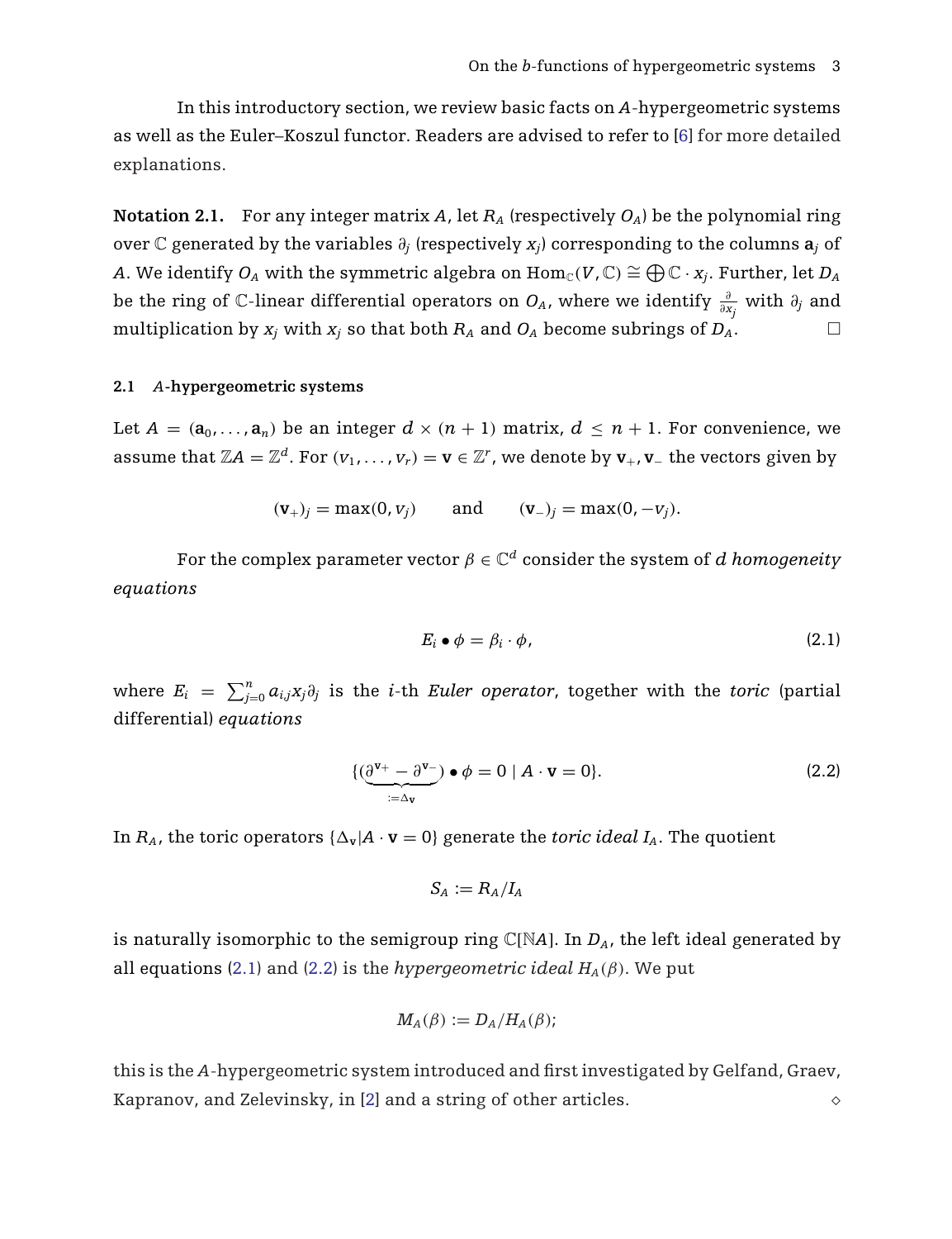#### <span id="page-3-0"></span>**2.2** *A***-degrees**

If the rowspan of *A* contains  $\mathbf{1}_A$  we call *A homogeneous*. Homogeneity is equivalent to  $I_A$  defining a projective variety, and also to the system  $H_A(\beta)$  having only regular singularities [\[3](#page-19-0), [13\]](#page-20-0). A more general  $A$ -degree function on  $R_A$  and  $D_A$  is induced by:

$$
-\deg_A(x_j) := \mathbf{a}_j =: \deg_A(\partial_j).
$$

We denote deg*<sup>A</sup>*,*<sup>i</sup>*(−) the *A*-degree function associated to the weight given by the *i*-th row of *A*, so deg<sub>*A*</sub> = (deg<sub>*A*</sub>,,..., deg<sub>*A*</sub> $_d$ ).

An  $R_A$ - (respectively  $D_A$ -)module *M* is *A-graded* if it has a decomposition  $M$  =  $\bigoplus_{\alpha \in \mathbb{Z}^d} M_\alpha$  such that the module structure respects the grading  $\deg_A(-)$  on  $R_A$ (respectively  $D_A$ ) and *M*. If *N* is an *A*-graded  $R_A$ -module, then we denote  $\deg_A(N) \subseteq \mathbb{Z}^d$ the set of all degrees of all non-zero homogeneous elements of *N*. The *quasi-degrees*  $q \deg_A(N)$  of *N* are the points in the Zariski closure in  $\mathbb{C}^d$  of deg<sub>A</sub>(*N*).

As is common, if *M* is *A*-graded then  $M(b)$  denotes for each  $b \in \mathbb{Z}$ *A* its shift with graded structure  $(M(b))_{b'} = M_{b+b'}.$ 

#### **2.3 Euler–Koszul complex**

Since

$$
x^{u}E_{i}-E_{i}x^{u}=-(A\cdot u)_{i}x^{u},
$$
  

$$
\partial^{u}E_{i}-E_{i}\partial^{u}=(A\cdot u)_{i}\partial^{u},
$$

we have

$$
E_i P = P(E_i - \deg_{A,i}(P))
$$
\n(2.3)

for any *A*-homogeneous  $P \in D_A$  and all *i*.

On the *A*-graded  $D_A$ -module *M* one can thus define commuting  $D_A$ -linear endomorphisms *Ei* via

$$
E_i \circ m := (E_i + \deg_{A,i}(m)) \cdot m
$$

for *A*-homogeneous elements  $m \in M$ . In particular, if *N* is an *A*-graded  $R_A$ -module one obtains commuting sets of  $D_A$ -endomorphisms on the left  $D_A$ -module  $D_A \otimes_{R_A} N$  by

$$
E_i \circ (P \otimes Q) := (E_i + \deg_{A,i}(P) + \deg_{A,i}(Q))P \otimes Q.
$$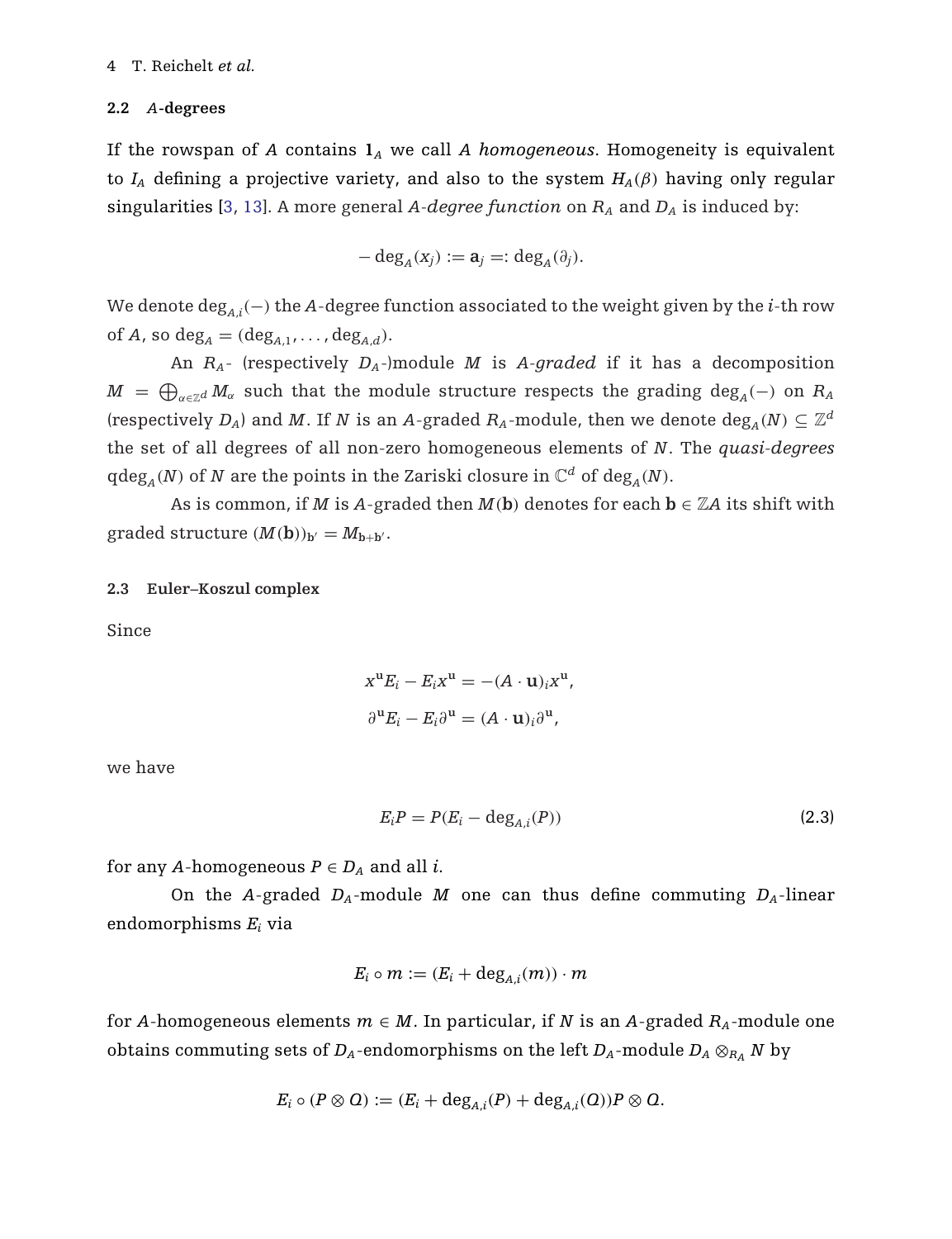<span id="page-4-0"></span>The *Euler–Koszul complex*  $\mathcal{K}_{\bullet}(N; \beta)$  of the *A*-graded  $R_A$ -module *N* is the homological Koszul complex induced by  $E - \beta := \{(E_i - \beta_i) \circ \}_{1}^d$  on  $D_A \otimes_{R_A} N$ . In particular, the terminal module  $D_A \otimes_{R_A} N$  sits in homological degree zero. We denote the homology groups of  $\mathscr{K}_{\bullet}(N;\beta)$  by  $\mathscr{H}_{\bullet}(N;\beta)$ . Implicit in the notation is "*A*": different presentations of semigroup rings that act on *N* yield different Euler–Koszul complexes.

If  $N(\bf{b})$  denotes the usual shift-of-degree functor on the category of graded  $R_{\rm A}$ modules, then  $\mathcal{K}_{\bullet}(N; \beta)(\mathbf{b})$  and  $\mathcal{K}_{\bullet}(N(\mathbf{b}); \beta - \mathbf{b})$  are identical.

### **2.4 The toric category**

There is a bijection between faces  $\tau$  of the cone  $\mathbb{R}_{>0}$  and A-graded prime ideals  $I_A^{\tau} = I_A + R_A\{\partial_j \mid j \not\in \tau\}$  of  $R_A$  containing  $I_A$ . If the origin is a face of  $\mathbb{R}_{\geq 0}A$ , it corresponds to the ideal  $I_A^{\emptyset} = (\partial_0, \ldots, \partial_n)$ . In general,  $R_A/I_A^{\tau} \cong \mathbb{C}[\mathbb{N}\tau]$ .

An *RA*-module *N* is *toric* if it is *A*-graded and has a (finite) *A*-graded composition chain

$$
0=N_0\subsetneq N_1\subsetneq N_2\cdots\subsetneq N_k=N
$$

such that each composition factor *Ni*/*Ni*<sup>−</sup><sup>1</sup> is isomorphic as *A*-graded *RA*-module to an *A*-graded shift  $(R_A/I_A^{\tau})(\mathbf{b})$  for some  $\mathbf{b}\in\mathbb{Z} A$  and some face  $\tau$  . The category of toric modules is closed under the formation of subquotients and extensions.

For toric input *N*, the modules  $\mathcal{H}_\bullet(N;\beta)$  are holonomic. As  $D_A$  is  $R_A$ -free, any short exact sequence  $0 \longrightarrow N' \longrightarrow N \longrightarrow N'' \longrightarrow 0$  of A-graded  $R_A$ -modules produces a long exact sequence of Euler–Koszul homology. If β is not a quasi-degree of *N* then the complex  $\mathscr{K}_{\bullet}(N;\beta)$  is exact, and if *N* is a maximal Cohen–Macaulay module then  $\mathscr{K}_{\bullet}(N;\beta)$ is a resolution of  $\mathcal{H}_0(N;\beta)$ .

### **2.5 The Euler space**

**Notation 2.2.** The  $\mathbb C$ -linear span of the Euler operators  $\{E_i\}_1^d$  is called the *Euler space*. Let *E* be in the Euler space. Then *E* is in a unique fashion (as  $rk(A) = d$ ) a linear combination  $E = \sum c_i E_i$ . With  $\beta_E := \sum c_i \beta_i$ , we have  $E - \beta_E \in H_A(\beta)$ . We further write  $\deg_E(-)$  for the degree function  $\sum c_i \deg_{A,i}(-)$ .

Denote  $\theta_j = x_j \partial_j$  and  $\theta = (\theta_0, \dots, \theta_n)$ . A linear combination  $\sum_j v_j \theta_j$  is in the Euler space if and only if the coefficient vector  $\mathbf{v} = (v_0, \ldots, v_n)$ , interpreted as a linear functional on  $\mathbb{C}^{n+1}$  via  $\mathbf{v}((q_0,\ldots,q_n)) := \sum v_i q_i$ , is the pull-back via *A* of a linear functional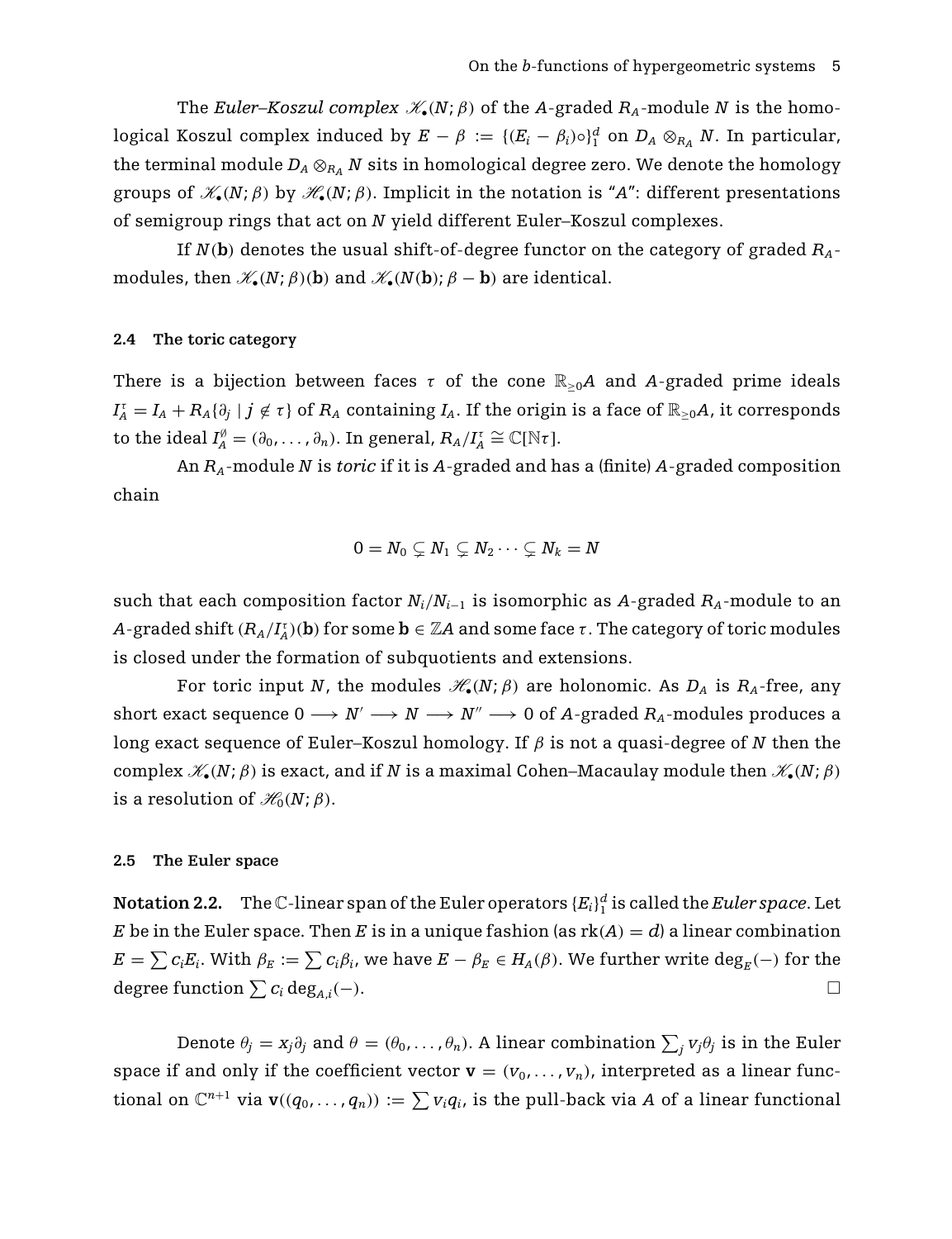#### <span id="page-5-0"></span>6 T. Reichelt *et al.*

on C*<sup>d</sup>*. In other words,

$$
[\mathbf{v} \cdot \theta^T = \sum_j v_j \theta_j \text{ is in the Euler space}] \Leftrightarrow [\mathbf{v} = \mathbf{c} \cdot A \text{ for some } \mathbf{c} \in \mathbb{C}^d].
$$

If *L*:  $\mathbb{C}^d \longrightarrow \mathbb{C}$  is a linear functional then the Euler operator in  $H_A(\beta)$  corresponding to its image under  $\text{Hom}_{\mathbb{C}}(\mathbb{C}^d, \mathbb{C}) \stackrel{A}{\longrightarrow} \text{Hom}_{\mathbb{C}}(\mathbb{C}^{n+1}, \mathbb{C})$  is denoted  $E_L - \beta_L$ .

**Lemma 2.3.** For any set *F* of columns of *A* contained in a hyperplane that passes through the origin of  $\mathbb{C}^d$  but does not contain  $\mathbf{a}_k$ , there is an Euler operator  $E_F - \beta_F$ in *H<sub>A</sub>*( $\beta$ ) such that the coefficient of  $\theta_j$  in  $E_F$  is zero for all  $j \in F$ , and equal to 1 for  $j = k$ . If  $\mathbb{R}_{\geq 0}F$  is a facet of  $\mathbb{R}_{\geq 0}A$  then  $E_F - \beta_F$  is unique.  $\Box$ 

**Proof.** Choose for any such set *F* a linear functional  $L: \mathbb{Q}^d \longrightarrow \mathbb{Q}$  that vanishes on *F* while  $L(\mathbf{a}_k) = 1$ . The corresponding Euler operator  $E_L - \beta_L$  has the desired properties, and if we define numbers  $a_{L,i}$  by

$$
E_L=:\sum_j a_{L,j} x_j\partial_j
$$

then  $a_{L,j} = L(a_j)$ . The uniqueness in the facet case is obvious.

#### **3 Restricting the Fourier transform**

The Fourier transform  $\mathcal{F}(-)$  is a functor from the category of *D*-modules on *V* to the category of *D*-modules on the dual space  $V^* = \text{Hom}_{\mathbb{C}}(V, \mathbb{C})$ . In this section, we bound the *b*-function along a coordinate hyperplane of the Fourier transform  $\mathcal{F}(M_A(\beta))$  of the hypergeometric system. This module is called  $\check{M}^{\beta}_A$  in [\[10](#page-19-0)].

The square of the Fourier transform is the involution induced by  $x \mapsto -x$ , which has no effect on the analytic properties of the modules we study. In particular, *b*-functions along coordinate hyperplanes are unaffected by this involution and we therefore consider  $\mathscr{F}^{-1}(M_A(\beta))$  without harm.

We start with introducing some notation.

**Notation 3.1.** Let  $\{y_j\}$  be the coordinates on  $V^*$  such that  $\mathscr{F}^{-1}(\partial_j) = y_j$  on the level of differential operators. We let  $\tilde{D}_A$  be the ring of  $\mathbb{C}$ -linear differential operators on  $\tilde{O}_A := \mathbb{C}[y_0, \ldots, y_n]$ , generated by  $\{y_j, \delta_j\}_0^n$  where  $\delta_j$  denotes  $\frac{\partial}{\partial y_j}$ . Then  $\mathscr{F}^{-1}(x_j) = -\delta_j$ . The subring  $\mathbb{C}[\delta_1,\ldots,\delta_n]$  of  $\tilde{D}_A$  is denoted  $\tilde{R}_A$ . The isomorphism  $\tilde{(-)}: D_A \longrightarrow \tilde{D}_A$  induced by  $\tilde{\partial}_j := y_j$  and  $\tilde{x}_j = \delta_j$  sends  $O_A$  to  $\tilde{R}_A$  and  $R_A$  to  $\tilde{O}_A$ .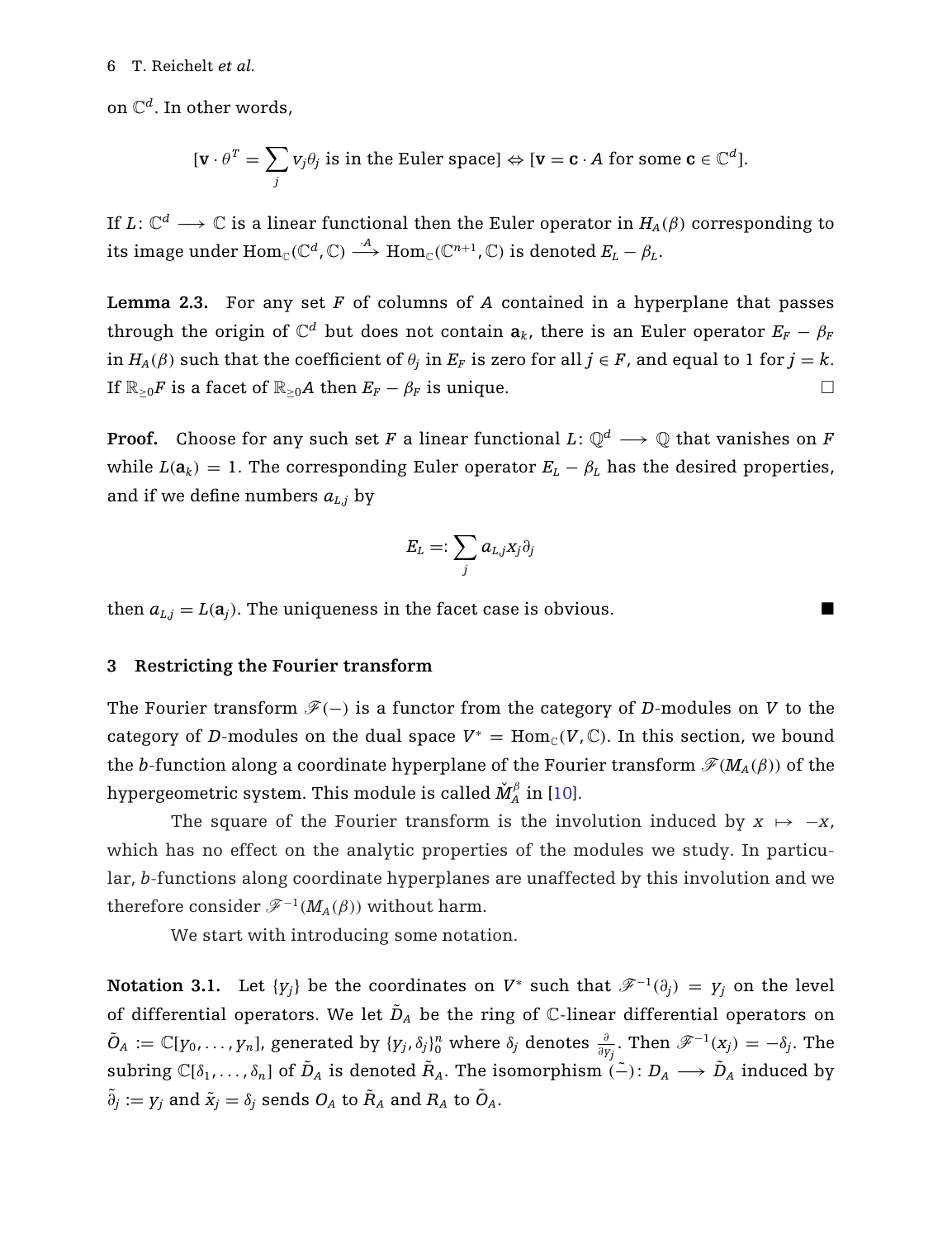Thus,  $\tilde{I}_A := \mathscr{F}^{-1}(I_A)$  is an ideal of  $\tilde{O}_A$ ; the advantage of considering  $\mathscr{F}^{-1}$  rather than  $\mathscr F$  is that  $\tilde I_A$  retains the shape of the generators of  $I_A$  as differences of monomials. For each  $j$  set  $\tilde{\theta}_j:=\mathscr{F}^{-1}(\theta_j)=-\delta_jy_j.$  The  $i$ -th level  $V$ -filtration on  $\tilde{D}_A$  along  $y_t$  is spanned by  $\delta^{\alpha} y^{\beta}$  with  $\beta_t - \alpha_t \geq i$ .

Before, we get into the technical part, let us show by example an outline of what is to happen.

**Example 3.2.** Let  $A =$  $\begin{pmatrix} -1 & 0 & 1 \\ 1 & 1 & 1 \end{pmatrix}$ , a matrix whose associated semigroup ring is a normal complete intersection. We will estimate the *b*-function for restriction to the hyperplane  $y_1 = 0$  (corresponding to the middle column) of  $\mathscr{F}^{-1}(M_A(\beta))$ .

The ideal  $\widetilde{H}_A(\beta) := \mathscr{F}^{-1}(H_A(\beta))$  is generated by

$$
-\tilde{\theta}_0 + \tilde{\theta}_2 - \beta_1, \qquad \tilde{\theta}_0 + \tilde{\theta}_1 + \tilde{\theta}_2 - \beta_2, \qquad y_0 y_2 - y_1^2. \tag{3.1}
$$

Since  $y_1\in (V^1\tilde D_A)$ ,  $y_0y_2$  and hence also  $\tilde \theta_0\tilde \theta_2$  are in  $(V^1\tilde D_A)+\tilde H_A(\beta).$  The strategy of the example, and of the theorem in this section, is to multiply the element  $1 \in \tilde{D}_A$  by suitable Euler operators so that the result is a sum of a polynomial  $p(\tilde{\theta}_1)$  with an element of  $\mathbb{C}[\tilde{\theta}_0, \tilde{\theta}_1, \tilde{\theta}_2]: \tilde{\theta}_0 \tilde{\theta}_2$ ; this certifies  $p(\tilde{\theta}_1)$  to be in  $\tilde{H}_A(\beta) + (V^1 \tilde{D}_A).$ 

In the case at hand, the relevant Euler operators are  $2 \tilde{\theta}_0 + \tilde{\theta}_1 + \beta_1 - \beta_2$  and  $\tilde{\theta}_1 +$  $2\tilde{\theta}_2 - \beta_1 - \beta_2$ . Modulo  $\tilde{H}_A(\beta)$  we can rewrite  $(V^1\tilde{D}_A) \ni 4\delta_0\delta_2Y_1^2 \equiv 4\tilde{\theta}_0\tilde{\theta}_2 \equiv (-\tilde{\theta}_1-\beta_1+\beta_2)(-\tilde{\theta}_1+\beta_2)$  $\beta_1 + \beta_2$ ). It follows that  $(\tilde{s} + \beta_1 - \beta_2)(\tilde{s} - \beta_1 - \beta_2)$  is a multiple of the *b*-function, where  $\tilde{s}=\tilde{\theta}_1=-y_1\delta_1-1.$  This Fourier twist in the argument of the  $b$ -function occurs naturally throughout and we will make our computations in this section in terms of  $b(\tilde{s})$ .

The expressions  $\tilde{\theta}_1+2\tilde{\theta}_2$  and  $2\tilde{\theta}_0+\tilde{\theta}_1$  that appear in the Euler operators we used can be found systematically as follows. Let  $d_1, d_2$  denote the coordinates on the degree group  $\mathbb{Z}^2$  corresponding to  $E_1$  and  $E_2$ ; compare the discussion following Notation [2.2.](#page-4-0) An element of  $S_A$  has degree on the facet  $\mathbb{R}_{\geq 0}$  all and only if the functional  $L_1(d_1, d_2)$  =  $d_1 + d_2$  vanishes, and the Euler field that corresponds to this functional in the spirit of Lemma [2.3](#page-5-0) is exactly  $\theta_1 + 2\theta_2 - \beta_1 - \beta_2$ . The elements of  $S_A$  with degree on the facet  $\mathbb{R}_{\geq 0}a_2$ are determined by the vanishing of  $L_2(d_1, d_2) = d_2 - d_1$  and the Euler field corresponding to this functional is exactly  $2\theta_0 + \theta_1 + \beta_1 - \beta_2$ . It is no coincidence that the union of the kernels of these two functionals is exactly the set of quasi-degrees of  $S_A/\partial_1 \cdot S_A$ . The point is that modulo  $\tilde{H}_{A}(\beta)$  all monomials in  $\tilde{S}_{A}$  with degree in  $\mathbb{R}_{+}A$  are already in  $(V^{1}\tilde{D}_{A})$ . The task is then to deal with those with degree on the boundary through multiplication with suitable expressions.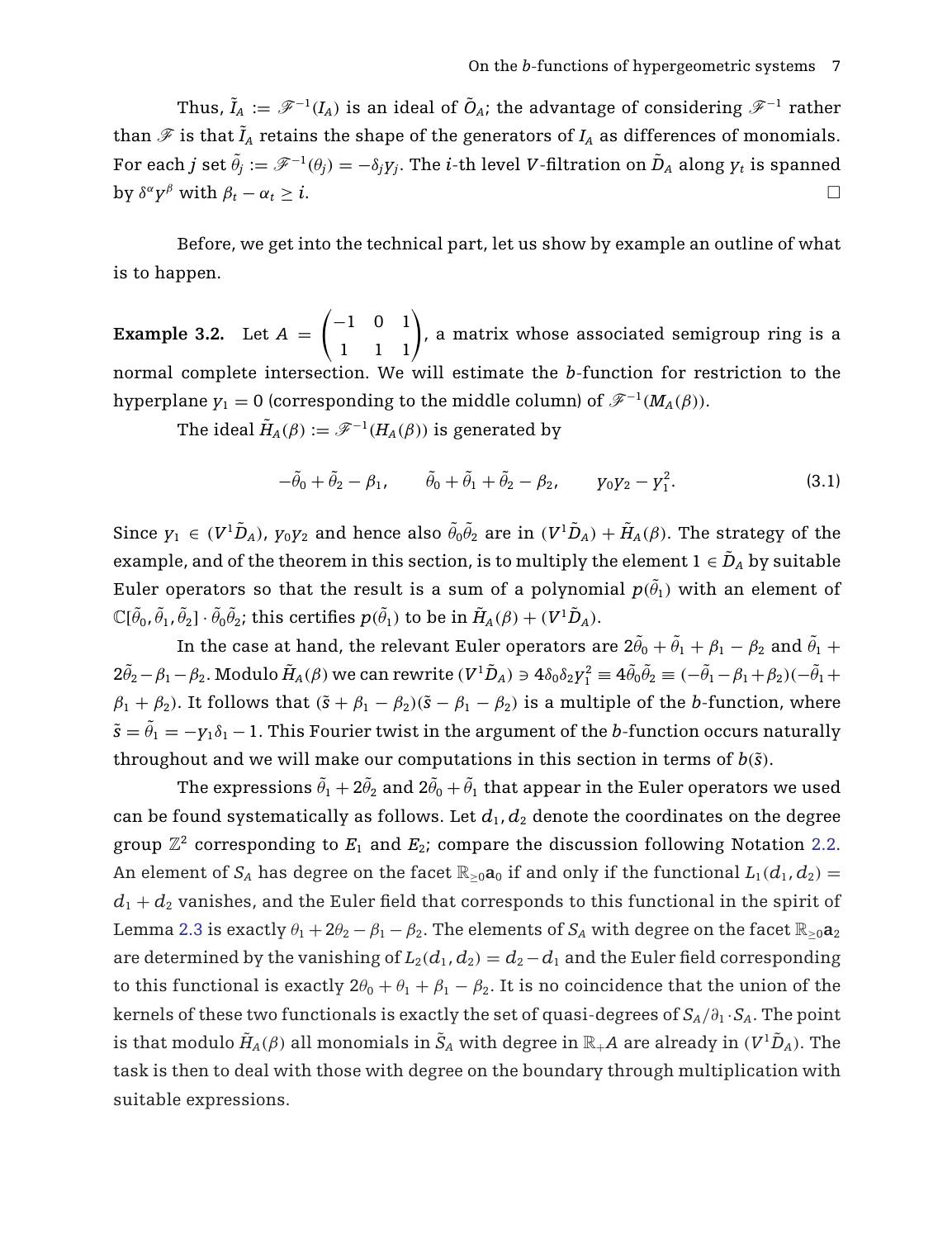

**Fig. 1.** Restriction of the Fourier transform to  $y_1 = 0$ .

Figure 1 shows as dots the elements of  $N A$  (where those inside A are shaded at height one); the quasi-degrees of  $S_A/\partial_1 \cdot S_A$  are on the two indicated lines. Finally,  $(\beta_2 - \beta_1)\mathbf{a}_1$  and  $(\beta_1 + \beta_2)\mathbf{a}_1$  are the intersections of  $\mathbb{R} \cdot \mathbf{a}_1$  with  $\beta_1 \deg_A(S_A) + \beta$ .  $\Box$ 

We now generalize the computation of the example to the general case.

**Convention 3.3.** For the remainder of this section, we consider restriction to the hyperplane  $y_0$  in order to save overhead (in terms of a further index variable).  $\Box$ 

Consider the toric module  $N = S_A/\partial_0 S_A$ , and take a toric filtration

$$
(N) \qquad \qquad 0 = N_0 \subsetneq N_1 \subsetneq \ldots \subsetneq N_k = N
$$

with composition factors

$$
\overline{N}_{\alpha}:=N_{\alpha}/N_{\alpha-1}\text{,}
$$

each isomorphic to some shifted face ring  $S_{F'_\alpha}(\mathbf{b}_\alpha)$ ,  $F'_\alpha = \tau_\alpha \cap A$ , attached to a face  $\tau_\alpha$  of  $\mathbb{R}_{\geq 0}$ A. (We will call such  $F'_\alpha$  also a face.) Lifting the  $N_\alpha$  to  $S_A$  yields an increasing sequence of *A*-graded ideals  $J_\alpha \ni \partial_0$  of  $S_A$  with  $N_\alpha = J_\alpha/\partial_0 \cdot S_A$ .

Choose for each composition factor a facet  $F_\alpha$  containing  $F_\alpha'$ . None of the faces  $F_\alpha'$ will contain  $\mathbf{a}_0$  (as  $\partial_0$  is zero on *N* but not nilpotent on any face ring of a face containing  $a_0$ ) and hence we can arrange that the corresponding facets do not contain  $a_0$  either.

Lemma [2.3](#page-5-0) produces for each  $\overline{N}_{\alpha}$  a facet  $F_{\alpha}$  and corresponding functional  $L_{F_{\alpha}}$ (which we abbreviate to  $L_{\alpha}$ ) that vanishes on the facet and evaluates to 1 on  $a_0$ . The associated Euler operator in  $H_A(\beta)$  is  $E_{F_\alpha} - \beta_{F_\alpha}$ . Since  $L_\alpha$  is zero on all *A*-columns in  $F_\alpha$ and since  $\overline{N}_{\alpha}$  is a shifted quotient of  $S_{F_{\alpha}}$ , there is a unique value for  $L_{\alpha}$  on the A-degrees of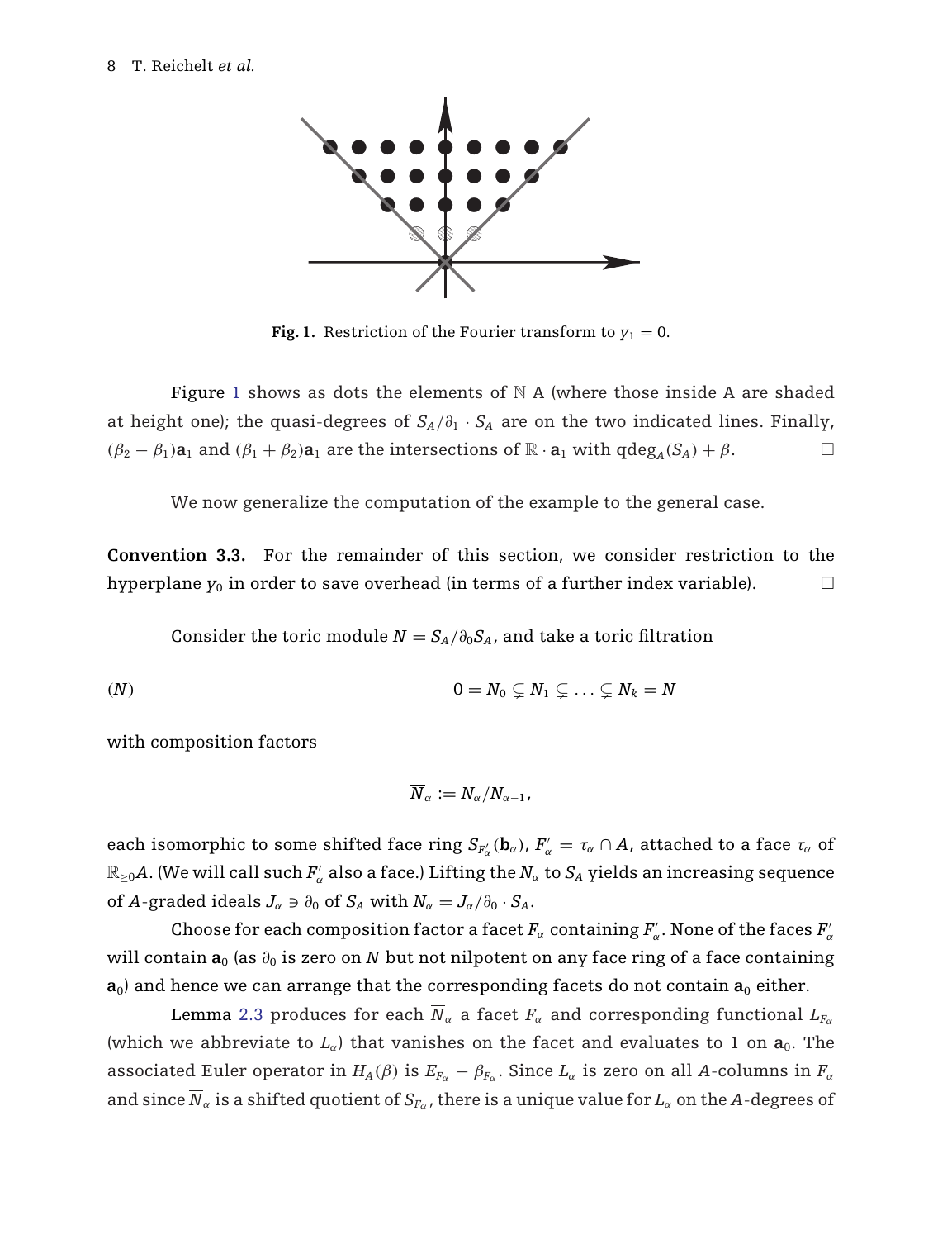<span id="page-8-0"></span>all non-zero *A*-homogeneous elements of  $\overline{N}_{\alpha}$ . We denote this value by  $L_{\alpha}(\overline{N}_{\alpha})$ . However, that  $L_{\alpha}(\overline{N}_{\alpha})$  does very much depend on the choice of the facet  $F_{\alpha}$  even though the notation does not remember this.

Now let  $T_\alpha$  be the image in  $\mathscr{F}^{-1}(M_A(\beta))$  of  $\mathscr{F}^{-1}(J_\alpha)$  under the map induced by  $\tilde{O}_A \longrightarrow \tilde{D}_A \longrightarrow \mathscr{F}^{-1}(M_A(\beta)).$  The image of  $T_0 = y_0 \tilde{O}_A$  in  $\mathscr{F}^{-1}(M_A(\beta))$  is in  $(V^1 \tilde{D}_A) \cdot \overline{1}$ , the bar denoting cosets in  $\mathscr{F}^{-1}(M_A(\beta)).$ 

**Lemma 3.4.** In the context of the three preceding parapgraphs, let  $\kappa_{\alpha}$  be the constant  $L_{\alpha}(\overline{N}_{\alpha})$ . Then in  $\mathscr{F}^{-1}(M_{A}(\beta))$ , modulo the image of  $(V^{1}\tilde{D}_{A})$ ,

$$
(\tilde{\theta}_0 + \kappa_\alpha - \beta_\alpha) \cdot (V^0 \tilde{D}_A) \cdot T_\alpha = (V^0 \tilde{D}_A) \cdot (\tilde{\theta}_0 + \kappa_\alpha - \beta_\alpha) \cdot T_\alpha \subseteq (V^0 \tilde{D}_A) \cdot T_{\alpha-1}.
$$

**Proof.** Since the commutators  $[\tilde{\theta}_0,(V^0\tilde{D}_A)]$  are in  $(V^1\tilde{D}_A)$ , it suffices to show that  $(\tilde{\theta}_0+$  $\kappa_{\alpha} - \beta_{\alpha}$ ) ·  $T_{\alpha} \subset (V^0 \tilde{D}_A) \cdot T_{\alpha-1}$  modulo  $\mathscr{F}^{-1}(H_A(\beta)).$ 

By definition,  $\tilde{E}_{\alpha} - \beta_{\alpha} := \mathscr{F}^{-1}(E_{\alpha} - \beta_{\alpha})$  is zero in  $\mathscr{F}^{-1}(M_A(\beta))$ . Take a monomial  $\tilde{m} \in \tilde{O}_A$  whose coset lies in  $T_\alpha \setminus T_{\alpha-1}$ . By Equation [\(2.3\)](#page-3-0),  $\tilde{E}_\alpha \cdot \tilde{m} = \tilde{m}(\tilde{E}_\alpha - \kappa_\alpha)$  since  $\mathscr{F}^{-1}(-)$ is a homomorphism. Now write  $E_\alpha = \sum a_{\alpha,i} \theta_i$ ; as before, we have  $a_{\alpha,i} = L_\alpha(\mathbf{a}_i)$ .

Since the coefficient of  $\theta_0$  in  $E_\alpha$  is 1, it follows that in  $\mathscr{F}^{-1}(M_A(\beta))$ :

$$
\begin{aligned} \tilde{\theta}_0 \tilde{\boldsymbol{m}} &= (-\tilde{E}_{\alpha} + \tilde{\theta}_0) \tilde{\boldsymbol{m}} + \tilde{E}_{\alpha} \tilde{\boldsymbol{m}} \\ &= \sum_{\stackrel{\scriptstyle j \neq 0}{L_{\alpha(a_j) \neq 0}}} a_{\alpha j} \delta_j y_j \tilde{\boldsymbol{m}} + \tilde{\boldsymbol{m}} (\tilde{E}_{\alpha} - \kappa_{\alpha}) \\ &= \sum_{\stackrel{\scriptstyle j \neq 0}{a_j \neq F_{\alpha}}} a_{\alpha j} \delta_j y_j \tilde{\boldsymbol{m}} + \tilde{\boldsymbol{m}} (\beta_{\alpha} - \kappa_{\alpha}). \end{aligned}
$$

 ${\rm Recall~that~}F_\alpha~$  contains  $F_\alpha'$  and that  $\overline N_\alpha$  is a ZA-shift of  $S_{F_\alpha'}=R_A/I_A^\tau$ , whence each  $y_j$  with  ${\bf a}_j\not\in F'$  annihilates  $\mathscr F^{-1}(\overline N_a)$ . Therefore, each term  $a_{\alpha,j}\delta_j(y_jm)$  in the last sum of the display is in  $(V^0D_A)T_{\alpha-1}.$  It follows that in  $\mathscr{F}^{-1}(M_A(\beta)),$  we have  $(\tilde{\theta}_0 + \kappa_\alpha - \beta_\alpha)T_\alpha \subseteq (V^0\tilde{D}_A)T_{\alpha-1}$  as claimed.

**Theorem 3.5.** For  $t = 0, \ldots, n$ , the number  $\varepsilon \in \mathbb{C}$  is a root of the *b*-function  $b(\tilde{s})$  (with  $\tilde{s}=\tilde{\theta}_t=-\delta_t Y_t)$  of  $\mathscr{F}^{-1}(M_A(\beta))$  along  $y_t=0$ , only if  $\varepsilon\cdot\mathbf{a}_t$  is a point of intersection of the line  $\mathbb{C} \cdot \mathbf{a}_t$  with the set  $\beta - \text{qdeg}_A(N)$ , the quasi-degrees of the toric module  $N = S_A/\partial_t S_A$ multiplied by  $-1$  and shifted by  $\beta$ .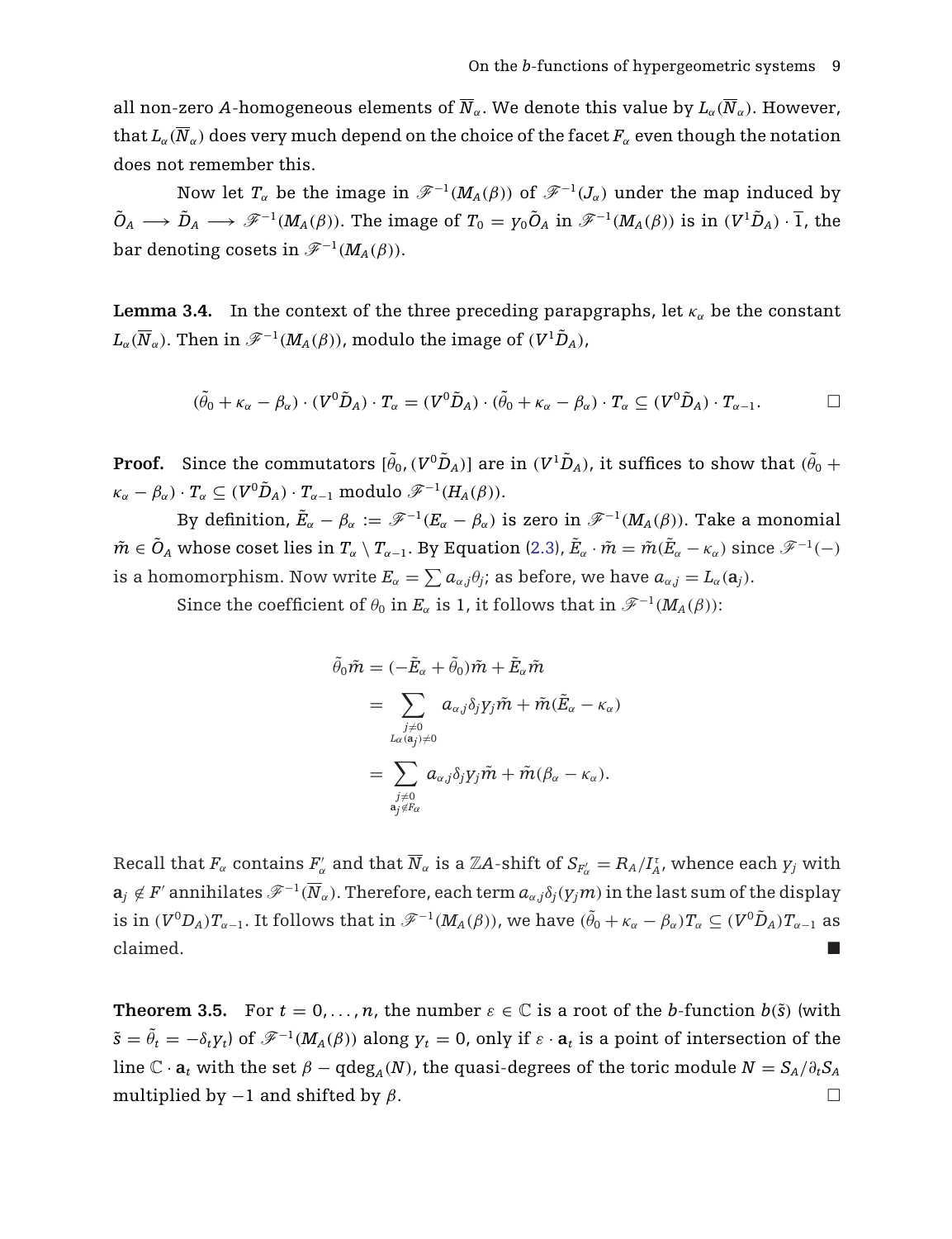**Proof.** Without loss of generality we shall suppose that  $t = 0$  by way of re-indexing.

We will show that a divisor of  $\prod_\alpha (\tilde\theta_0+\kappa_\alpha-\beta_\alpha)$  is inside  $H_A(\beta)+(V^1\tilde D_A)$ , in notation from the previous lemma.

Indeed, it follows from Lemma [3.4](#page-8-0) that  $\prod_\alpha(\tilde\theta_0+\kappa_\alpha-\beta_\alpha)$  multiplies  $\overline 1\in\mathscr F^{-1}(M_A(\beta))$ into  $(V^0 \tilde{D}_A) \cdot y_0 \cdot \overline{1} \subseteq (V^1 \tilde{D}_A) \cdot \overline{1}$ . Hence the root set of the *b*-function  $b(\tilde{\theta}_0)$  in question is a subset of  $\{\beta_{\alpha} - \kappa_{\alpha}\}\$ ,  $\alpha$  running through the indices of the chosen composition series of *N*. This set is determined by the composition series (*N*) and the choices of the facets  $F_\alpha$ for each  $N_\alpha$ . Varying over all choices of facets  ${F_\alpha}$  for a given chain (*N*), the root set of  $b(\tilde{\theta}_0)$  is in the intersection  $\rho_N$  of all possible sets  $\{\beta_{\alpha}-\kappa_{\alpha}\}_{\alpha\in(N)}.$ 

Since  $L_{\alpha}(\mathbf{a}_0) = 1$ , the point  $(\beta_{\alpha} - \kappa_{\alpha}) \cdot \mathbf{a}_0$  is the intersection of the hyperplane  $L_{\alpha} = \beta_{\alpha} - \kappa_{\alpha}$  with the line  $\mathbb{C} \cdot \mathbf{a}_0$ . Thus,  $\rho_N$  is inside the intersection of  $\mathbb{C} \cdot \mathbf{a}_0$  with all arrangements Var  $\prod_{\alpha}(L_{\alpha}-\beta_{\alpha}+\kappa_{\alpha})$ . The intersection of the arrangements Var  $\prod_{\alpha}(L_{\alpha}-\beta_{\alpha}+\beta_{\alpha}+\beta_{\alpha})$  $\kappa_{\alpha}$ ) is the union of the quasi-degrees of all  $\overline{N}_{\alpha}$  of the composition chain (*N*), multiplied by  $-1$  and shifted by  $-\beta_\alpha$ . As  $N$  is finitely generated,  $\mathrm{qdeg}_A(N)=\bigcup_\alpha\mathrm{qdeg}_A(\overline N_\alpha).$  Hence the root set of  $b(\tilde{\theta}_0)$  is contained in the intersection  $-\text{qdeg}_A(S_A/\partial_0S_A) + \beta$  with  $\mathbb{C} \cdot \mathbf{a}_0$ .

 ${\bf Remark~3.6.}$  The quantity  $\tilde{\theta}_t$  is the more natural argument for the  $b$ -function here. The roots of  $b(y_t \delta_t)$  are those of  $b(\tilde{\theta}_t)$  shifted up by 1 and then multiplied by  $-1$ .  $\hfill \Box$  $\Box$ 

**Example 3.7.** Let  $A = (a_0, a_1, a_2) =$  $\begin{pmatrix} -1 & 0 & 3 \\ 1 & 1 & 1 \end{pmatrix}$  and  $\beta = \binom{\beta_1}{\beta_2}$ . The ring  $S_A$  is a complete intersection but not normal.

Consider restriction to  $y_1 = 0$  (the middle column). Then  $N = S_A/\partial_1 \cdot S_A$  has a toric filtration involving four steps, given by the ideals  $0\subsetneq \partial_0^3\cdot N\subsetneq \partial_0^2\cdot N\subsetneq \partial_0\cdot N\subsetneq N$ . The corresponding *A*-graded composition factors are  $S_A(-3 \cdot a_0)/(\partial_1, \partial_2)S_A$  and  $\{S_A(-\alpha \cdot a_0)\}$  ${\bf a}_0)/(\partial_0,\partial_1) S_A\}_{\alpha=0}^2.$  The  $b$ -function  $b(\tilde\theta_1)$  for the inverse Fourier transform is  $(\tilde\theta_1-\beta_1-\beta_2)$  $\prod_{\alpha=0}^2(\tilde{\theta}_1-\frac{3\beta_2-\beta_1-4\alpha}{3}).$ 

Explicitly,  $y_1^4 - y_0^3 y_2 \in \tilde{H}_A(\beta)$  gives  $(V^1 \tilde{D}_A) \ni \delta_0^3 \delta_2 y_0^3 y_2 = \tilde{\theta}_2 \tilde{\theta}_0 (\tilde{\theta}_0 - 1)(\tilde{\theta}_0 - 2)$  which modulo  $\tilde{H}_A(\beta)$  equals  $(-1)^4(\tilde{\theta}_1-\beta_1-\beta_2)\prod_{\alpha=0}^2(\tilde{\theta}_1-\frac{3\beta_2-\beta_1-4\alpha}{3}).$  The relevant Euler operators are  $\theta_1 + 4\theta_2 - \beta_1 - \beta_2$  and  $3\theta_1 + 4\theta_0 - 3\beta_2 + \beta_1$ .

Figure [2](#page-10-0) shows in the elements of N A (where those inside *A* are shaded at height one); the quasi-degrees of  $N = S_A/\partial_1 \cdot S_A$  are on the indicated four lines. The roots of  $b(\delta_1 y_1)$  (which are opposite to the roots of  $b(\tilde{\theta}_1)$ ) are the intersections of the line  $\mathbb{C}\cdot\binom{0}{1}$ with the shift of the indicated lines by  $-\beta$ .

In this example, each composition factor corresponds to a facet and to a component of the quasi-degrees of *N*. One checks that each composition chain must have these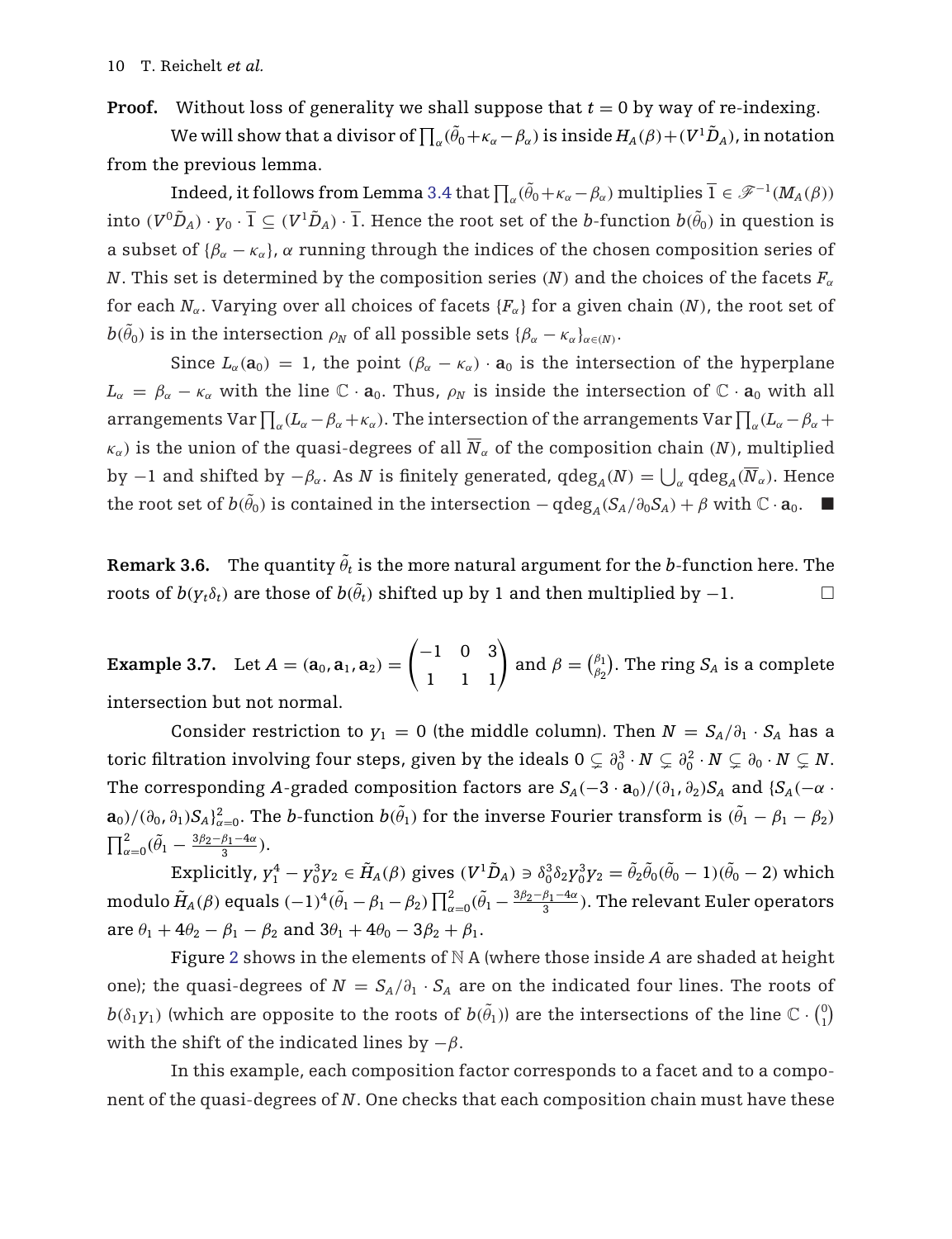<span id="page-10-0"></span>

**Fig. 2.** Restriction of the Fourier transform to  $y_1 = 0$ .

four lines as quasi-degrees. However, that composition chains are far from unique and in general such correspondence will not exist.  $\Box$ 

**Remark 3.8.** The *b*-function for  $\mathcal{F}^{-1}(M_A(\beta))$  along a coordinate hyperplane is generally not reduced, and its degree may be lower than the length of the shortest toric filtration for  $N = S_A/\partial_t \cdot S_A$  would suggest. (Not every component of  $\beta - \text{qdeg}_A(N)$  needs to meet the line  $\mathbb{C} \cdot \mathbf{a}$ <sup>t</sup>).

**Corollary 3.9.** The roots of the *b*-function  $b(\delta_t y_t)$  of  $\mathscr{F}^{-1}(M_A(\beta))$  along  $y_t = 0$  are in the field  $\mathbb{Q}(\beta)$ .

Consider  $\mathscr{F}^{-1}(M_A(0))$ ; then:

- 1. the roots of the *b*-function  $b(\tilde{\theta}_t)$  are non-negative rationals;
- 2. if  $S_A$  is normal, all roots are in the interval  $[0, 1)$ ;
- 3. if the interior ideal of  $S_A$  is contained in  $\partial_t \cdot S_A$  then zero is the only root.  $□$

**Proof.** The first claim is a consequence of the intersection property in Theorem [3.5:](#page-8-0) the defining equations for the quasi-degrees are rational.

Let  $N = S_A/\partial_t S_A$ . For items 1.-3., we need to study the intersection of  $\deg_A(N)$ with  $\mathbb{C} \cdot \mathbf{a}_t$ , since  $\beta = 0$  and  $\delta_t y_t = -\tilde{\theta}_t$ . The quasi-degrees of  $N$  are covered by hyperplanes of the sort  $L_{\alpha} = \varepsilon$  where  $L_{\alpha}$  is a rational supporting functional of the facet  $F_{\alpha}$ . In particular, we can arrange  $L_{\alpha}$  to be zero on  $F_{\alpha}$ , positive on the rest of *A*, and  $L_{\alpha}(\mathbf{a}_t) = 1$ . As deg<sub>A</sub>( $N$ )  $\subseteq$  deg<sub>A</sub>( $S_A$ ),  $\varepsilon \ge 0$ . Hence Var( $L_\alpha - \varepsilon$ ) meets  $\mathbb{C} \cdot \mathbf{a}_t$  in the non-negative rational multiple  $\varepsilon a_t$  of  $a_t$ . If  $S_A$  is normal,  $\deg_A(S_A/\partial_A S_A)$  is covered by hyperplanes  $\text{Var}(L_\alpha - \varepsilon)$ that do not meet the cone  $a_t + \mathbb{R}_{\geq 0}A$ . These are precisely the ones for which  $\varepsilon < 1$ .

If  $\partial_t \cdot S_A$  contains the interior ideal then  $\deg_A(N)$ , and hence  $\deg_A(N)$ , is inside the supporting hyperplanes of the cone, which meet  $\mathbb{C} \cdot \mathbf{a}_t$  at the origin.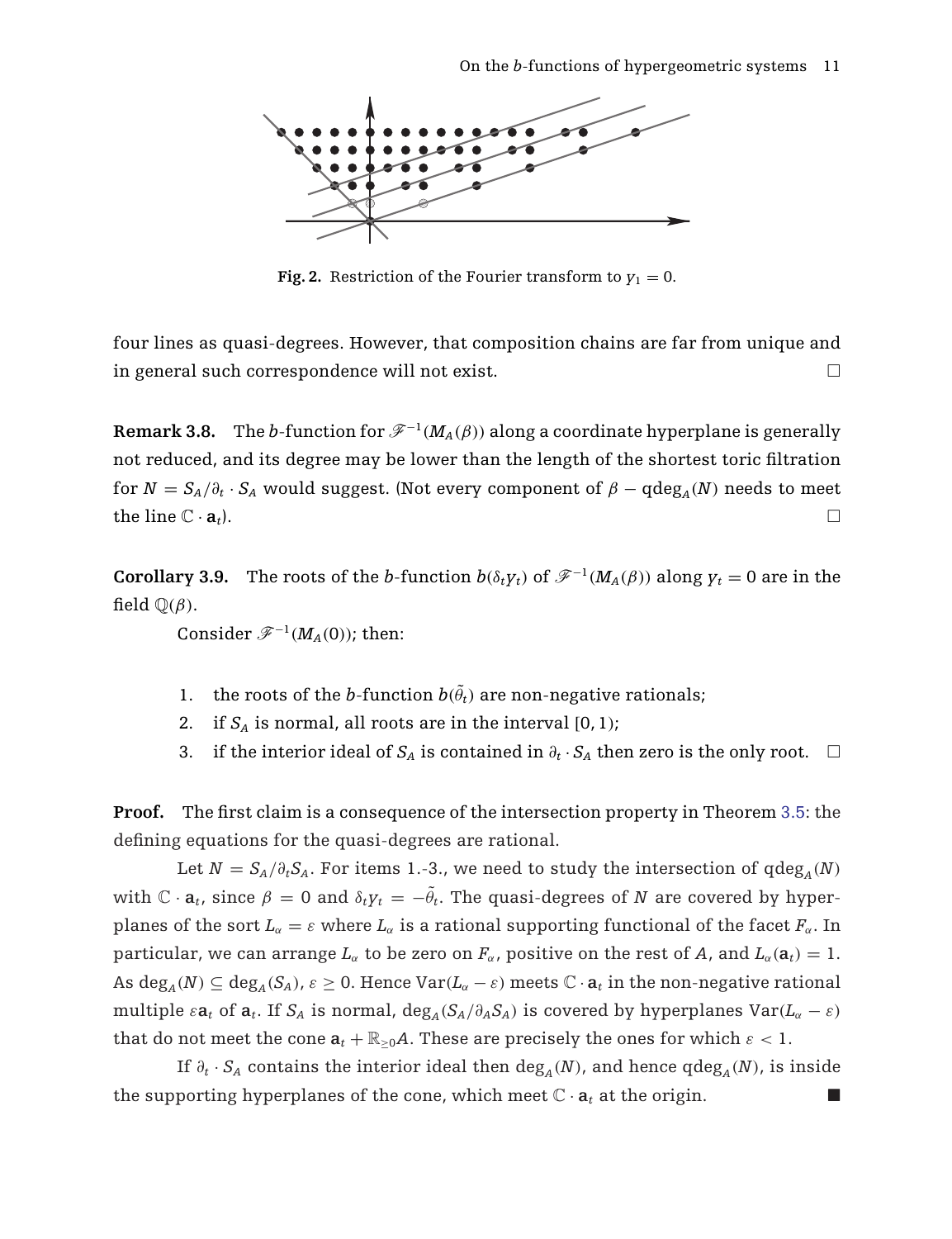<span id="page-11-0"></span>**Remark 3.10.** One special case in which case 3 of Corollary [3.9](#page-10-0) applies is when *SA* is Gorenstein and where further  $\partial_t$  generates the canonical module. The matrix  $A =$  $(**a**<sub>0</sub>, ..., **a**<sub>3</sub>) =$  $\sqrt{2}$  $\parallel$ 1111 0130 0001 ⎞  $\frac{1}{2}$ , with the interior ideal being generated by  $\partial_1\partial_3$ , provides

an example that case (3) can occur in a Gorenstein situation without the boundary of N*A* being saturated. See [\[14](#page-20-0)] for a discussion on Cohen–Maculayness of face rings of Cohen–Macaulay semigroup rings. □

## **4** *b***-functions for the hypergeometric system**

### **4.1 Restriction along a hyperplane**

We are here interested in the *b*-function for the hypergeometric module  $M_A(\beta)$  along the hyperplane  $x_t = 0$ . As in the previous section, apart from examples, we actually carry out all computations for  $t = 0$ , in order to have as few variables around as possible. On the other hand, the natural argument for expressing the *b*-function will be  $s = x_0 \partial_0$ .

**Notation 4.1.** With  $A = (\mathbf{a}_0, \dots, \mathbf{a}_n)$  and distinguished index 0, we denote  $A' :=$  $(a_1, \ldots, a_n)$ . Via  $\mathbb{N}A' \subseteq \mathbb{N}A$  we consider  $S_{A'}$  as a subring of  $S_A$ .

For  $k$  ∈  $\mathbb N$  let  $\overline{J}_{A,0;k}$   $\subseteq$   $S_{A'}$  be the vector space spanned by the monomials  $\partial^{\bf u}$ with  $u_0 = 0$  (so that  $\partial^{\mathbf{u}} \in S_{A'}$ ) that satisfy  $\partial_0^k \cdot \partial^{\mathbf{u}} \in S_{A'}$ . We denote  $J_{A,0;k} \subseteq R_{A'}$  the  $\text{preimage of }\overline{J}_{A,0;k}$  under the natural surjection  $R_{A'}\twoheadrightarrow S_{A'}$ . Put  $J_{A,0}=\sum_{k\geq 1}J_{A,0;k}$  and  $\overline{J}_{A,0}=J_{A,k}$  $J_{A,0}/I_{A'}\subseteq S_{A'}$  $\overline{\phantom{a}}$ .  $\Box$ 

Each  $\overline{J}_{A,0;k}$  is a monomial ideal of  $S_{A'}$  since  $\partial_0^k(\partial^{\bf v}\partial^{\bf u})=\partial^{\bf v}(\partial_0^k\partial^{\bf u})$ . Note, however, that  $\overline{J}_{A,0;k}$  need not be contained in  $\overline{J}_{A,0;k+1}.$  If  $\mathbf{a}_0\in\mathbb{R}_{\geq 0}$ A' then some power of  $\partial_0$  is in  $S_{A'}$ and so  $\overline{J}_{A,0} = S_{A^\prime}.$ 

**Definition 4.2.** For  $\mathbf{a}_0 \in \mathbb{R}^d$  outside  $\mathbb{R}_{\geq 0}A'$ , a point  $\mathbf{a} \in \mathbb{R}_{\geq 0}A'$  is  $\mathbf{a}_0$ -visible if  $\mathbf{a} + \lambda \cdot \mathbf{a}_0$ ,  $0<\lambda\ll 1$  is outside  $\mathbb{R}_{\geq 0}$ A'. (The idea behind the choice of language is that the observer stands at the point of projective space given by the line  $\mathbb{R}a_0$ .)

By abuse of notation, we say that  $\partial^{\bf a}$  is  ${\bf a}_0$ -visible if **a** is.  $\Box$ 

**Lemma 4.3.** Assume that  $a_0$  is not in the cone  $\mathbb{R}_{\geq 0}A'$  . Then the radical of  $J_{A,0}$  is generated by the  ${\bf a}_0$ -invisible elements of  $S_{A^\prime}$ , and in consequence the quasi-degrees of  $S_{A^\prime}/J_{A,0}$  are a union of shifted face spans where each face is in its entirety visible from  $\mathbf{a}_0$ .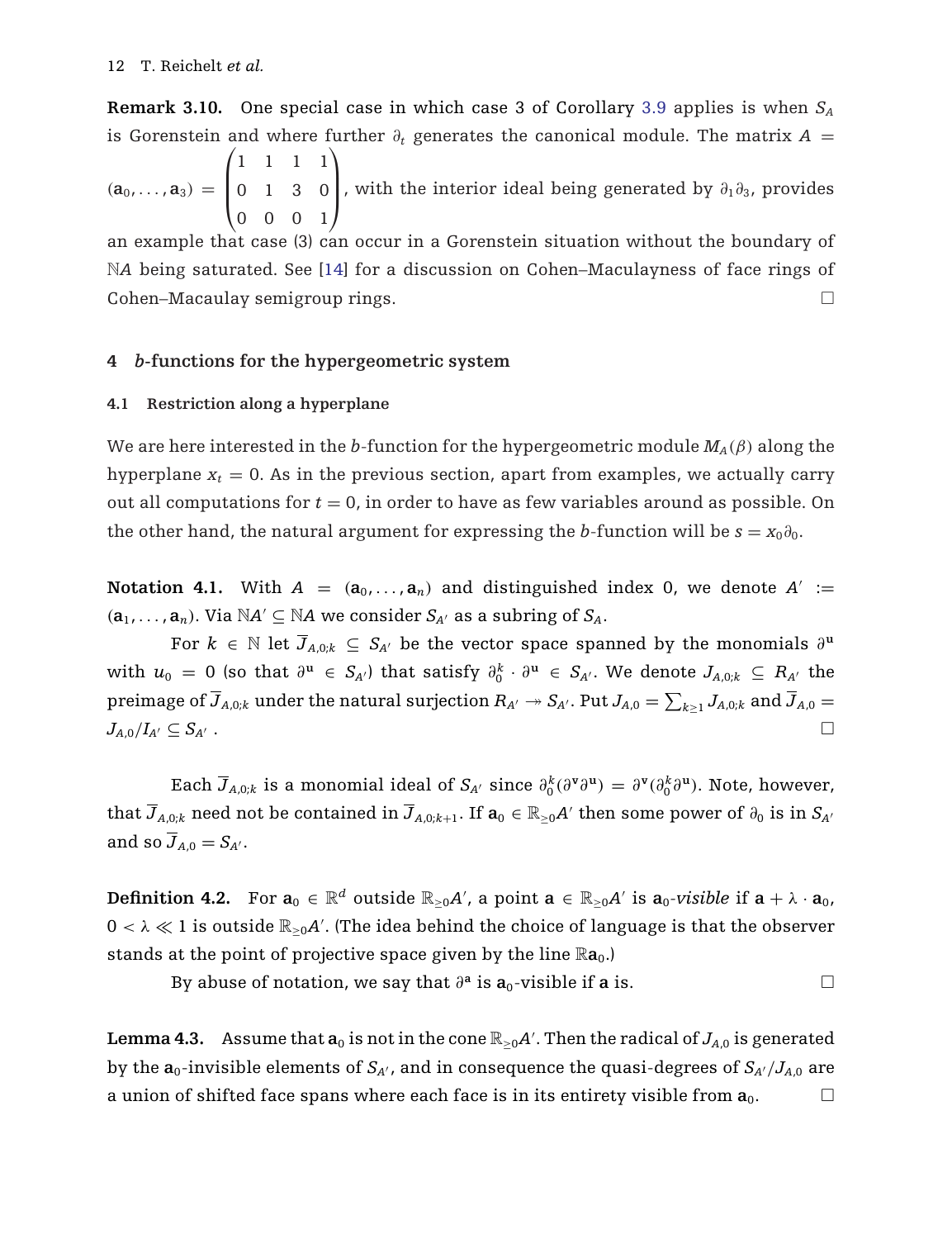<span id="page-12-0"></span>**Proof.** If  $\mathbb{Z}A/\mathbb{Z}A'$  has positive rank then all points of  $NA$  are  $a_0$ -visible while  $J_{A,0}$  is clearly zero, so that in this case there is nothing to prove. We therefore assume that Z*A*/Z*A* is finite.

It is immediate that  $\mathbf{a}$  is  $\mathbf{a}_0$ -visible if and only if any positive integer multiple of it is. This implies that no power of an **a**0-visible element ∂**<sup>a</sup>** of *SA* can be in the radical of  $J_{A,0}$  since  $\partial^{m\cdot a+k a_0}$  can't have its degree in the cone of  $A'$ .

For the converse, suppose  $\bf{a}$  is not  $\bf{a}_0$ -visible, so that there are positive integers  $p < q$  with  $\mathbf{a} + (p/q) \cdot \mathbf{a}_0 \in \mathbb{R}_{\geq 0} A'$ . Then a high power of  $\partial^{q \cdot \mathbf{a} + p \cdot \mathbf{a}_0}$  is in  $\mathbb{C}[\mathbb{Z} A \cap \mathbb{R}_{\geq 0} A']$  and a suitable power  $\partial^{\bf b}$  of that will be in C[ZA'∩ℝ<sub>≥0</sub>A'] because of the finiteness of ZA/ZA'. Now let  $\tau$  be the smallest face of  $\mathbb{R}_{\geq 0}$ A $'$  that contains  $\mathbf{b};$  this makes  $\mathbf{b}$  an interior point of τ. Since  $\mathbb{C}$ [τ ∩ ZA'] is a finitely generated  $\mathbb{C}$ [τ ∩ NA']-module, some power of  $\partial^{\bf b}$  is in  $\mathbb{C}[\tau \cap NA'] \subseteq S_{A'}$ . This shows that some power of  $\partial^{q \cdot a}$  times some power of  $\partial^{p \cdot a_0}$  is in  $S_{A'}$ , establishing the first claim of the lemma.

In every composition chain for  $S_{A'}/J_{A,0}$ , each composition factor is an  $S_{A'}/\sqrt{J_{A,0}}$ module. Thus the quasi-degrees of  $S_{A'}/J_{A,0}$  are inside a union of shifted quasi-degrees of  $S_{A'}/\sqrt{J_{A,0}}$  and hence all  $\mathbf{a}_0$ -visible, which implies the second claim.

Our main theorem in this section is:

**Theorem 4.4.** The root locus of the *b*-function  $b(x_0\partial_0)$  for restriction of  $M_A(\beta)$  along  $x_0 = 0$  is, up to inclusion of non-negative integers, contained in the locus of intersection  $(- \deg_{A'}(S_{A'}/\overline{J}_{A,0}) + \beta) \cap \mathbb{C} \cdot \mathbf{a}_0$ . The set of integers needed can be taken to be the integers  $0, \ldots, k-1$  such that  $J_{A,0} = \sum_{1 \leq i \leq k} J_{A,0;i}.$ 

In two extreme cases, one can be explicit:

- 1. if dim  $S_A 1 = \dim S_{A'}$  then the *b*-function is linear with root given by the intersection of  $(-q \deg_A(S_{A'}) + \beta) \cap \mathbb{C} \cdot \mathbf{a}_0;$
- 2. if  $\mathbf{a}_0 \in \mathbb{R}_{\geq 0}A'$  then the *b*-function has integer roots in  $\{0, 1, \ldots, k-1\}$ , where  $k = \min\{t \in \mathbb{N} \mid 0 \neq t \cdot \mathbf{a}_0 \in \mathbb{N}A^\prime\}$  $\mathbb{R}$ .

**Proof.** We first dispose of the extreme cases. If  $\dim S_A - 1 = \dim S_{A'}$ , then  $S_A$  is the polynomial ring  $S_{A'}[\partial_0]$  and  $A'$  is a facet of  $A$ . By Lemma [2.3](#page-5-0) there is  $\mathbf{v} = (v_1, \ldots, v_d)$  such that the Euler operator

$$
E - \beta_E = \sum v_i (E_i - \beta_i)
$$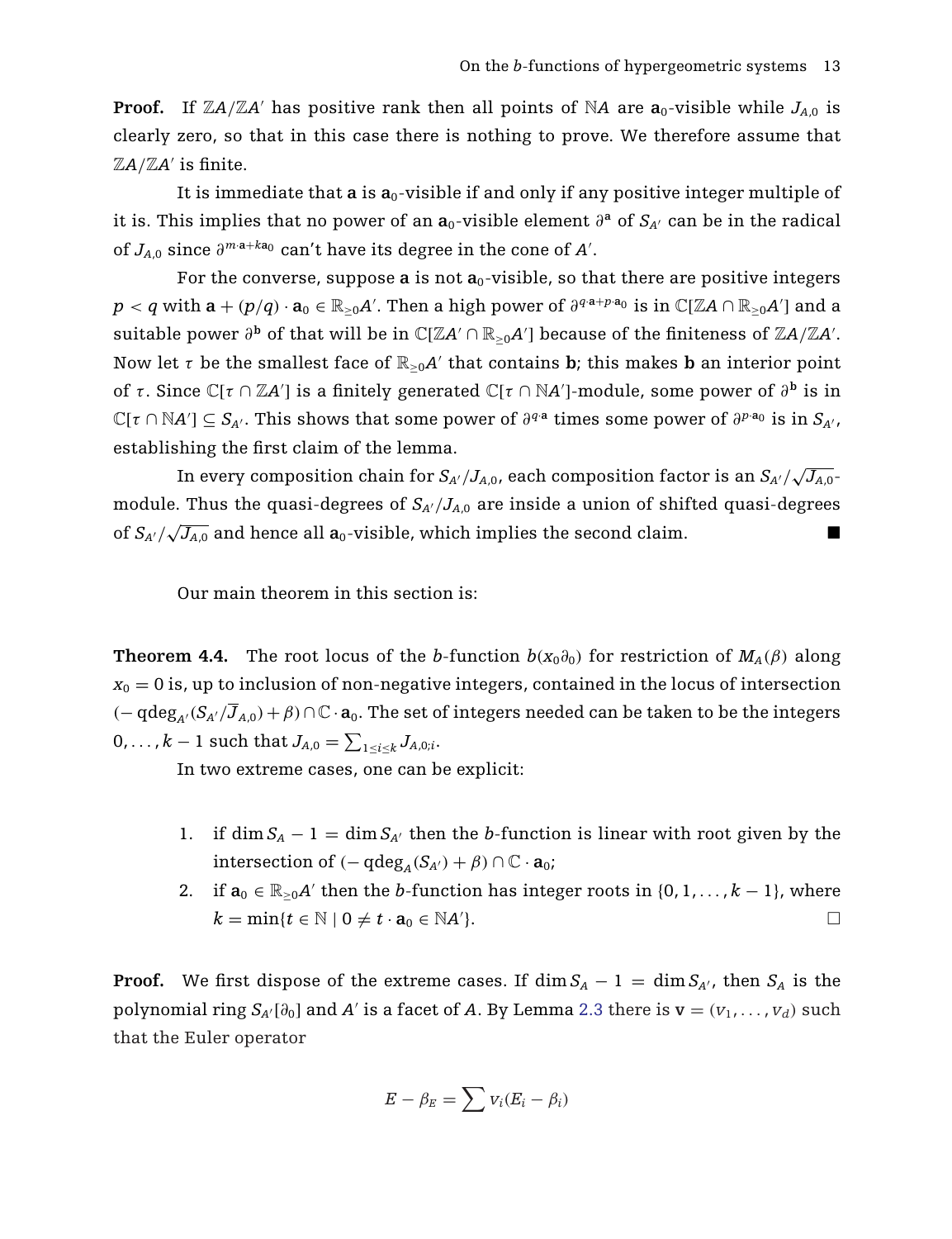is in  $H_A(\beta)$  and equals  $\theta_0 - \beta_E$ . In particular, the *b*-function is  $s - \beta_E$ . On the other hand:  $\overline{J}_{A,0}$  is zero in this case,  $\mathbf{v}=(v_1,\ldots,v_d)$  is in the kernel of  $A'^T$ , and  $\mathbf{a}_0^T\mathbf{v}=1.$  Therefore, the quasi-degrees of  $S_{A'}/\overline{J}_{A,0}$  form the hyperplane given as the kernel of **v** and  $(\mathbf{v}^T\beta)\mathbf{a}_0 = \beta_E \mathbf{a}_0$ is the intersection of  $-\text{qdeg}_A(S_{A'}) + \beta$  with  $\mathbb{C}\mathbf{a}_0$ .

If  $\mathbf{a}_0 \in \mathbb{R}_{\geq 0}$ A' then  $\mathbb{N}\mathbf{a}_0$  meets  $\mathbb{N}A'$  and so  $\partial_0^k = \partial^{\mathbf{u}}$  with  $\mathbf{u} = (0, u_1, \dots, u_n) \in \mathbb{N}A'$ . In particular,  $J_{A,0} = S_{A'}$  in this case. Moreover,  $(x_0\partial_0)(x_0\partial_0 - 1)\cdots(x_0\partial_0 - k + 1) = x_0^k\partial_0^k =$  $x_0^k$ ( $\partial_0^k - \partial^{\bf u}$ ) +  $x_0^k$  $\partial^{\bf u}$  ∈ *H<sub>A</sub>*( $\beta$ ) + *V*<sup>1</sup>( $D_A$ ) shows the claim made in this case.

Now suppose that  $A$  and  $A'$  have equal rank but  $\mathbf{a}_0\not\in\mathbb{R}_{\geq 0}A'.$  In that case,  $\overline{J}_{A,0}$  is a non-trivial ideal of *SA* . We shall use a toric filtration

$$
(N) \quad : \quad 0 = N_0 \subsetneq N_1 \subsetneq \ldots \subsetneq N_t = S_{A'}/\overline{J}_{A,0}
$$

and let  $J_\alpha \supseteq J_{A,0}$  be the  $R_{A'}$ -ideal such that  $N_\alpha = J_\alpha/J_{A,0}$ . We will view  $J_\alpha$  as subset of  $D_{A'}$ or even  $D_A$ . In analogy to the previous case, for any  $\partial^u$  in  $J_{A,0;k}$  the *b*-function along  $x_0$ of the coset of  $\partial^u$  in  $M_A(\beta)$  divides  $s(s-1)\cdots(s-k+1)$ . Indeed,  $\partial^u \in J_{A,0;k}$  implies that  $\partial_0^k \partial^u - \partial^v \in I_A$  for some **v** with  $v_0 = 0$ , and so  $x_0^k \partial_0^k \partial^u \in H_A(\beta) + V^1(D_A)$ . In particular, the root set of the *b*-function of the coset of  $\partial^u$  in  $M_{A'}(\beta)$  is inside the set of integers described in the statement of the theorem.

For each composition factor  $\overline{N}_{\alpha} \, = \, N_{\alpha}/N_{\alpha-1}$  choose now a facet  $\tau_{\alpha}$  of  $A'$  and an element  $\partial^{u_\alpha}$  of  $S_{A'}$  **u**<sub> $\alpha$ </sub> ∈ {0}  $\times$  N<sup>n</sup> such that  $N_\alpha$  is a quotient of  $S_{A'} \cdot \partial^{u_\alpha}$  and such that the annihilator of  $\partial^{\bf u_\alpha}$  in  $\overline N_\alpha$  contains the toric ideal  $I_{A'}^{\tau_\alpha}$ . Then  $\mathrm{qdeg}_{A'}(\overline N_\alpha)$  is contained in  $A' \cdot \mathbf{u}_{\alpha} + \mathrm{qdeg}_{A'}(S_{\tau_{\alpha}}).$ 

Since  $\mathbf{a}_0$  is not in  $\mathbb{R}_{\geq 0}A'$ , Lemma [4.3](#page-11-0) shows that the facet  $\tau_\alpha$  can be chosen such that  $a_0 \notin \mathbb{Q} \cdot \tau_\alpha$ . Indeed, if an entire face of  $\mathbb{R}_{\geq 0}A'$  is visible from  $a_0$  then it sits in at least one facet whose span does not contain  $a_0$ . By Lemma [2.3](#page-5-0) there is an element  $E_\alpha$  of the Euler space of *A* that does not involve any element of  $\tau_{\alpha}$ , but which has coefficient 1 for θ<sub>0</sub>. Notation [2.2](#page-4-0) then associates a degree function deg<sub>*Eα*</sub> (−) to  $\alpha$ .

As  $\partial_i \cdot \partial^{u_\alpha} \in N_{\alpha-1}$  for  $j \notin \tau_\alpha$  it follows that the difference of  $(E_\alpha - \beta_\alpha) \cdot \partial^{u_\alpha}$  and  $(\theta_0 - \beta_\alpha) \cdot \partial^{u_\alpha}$  is inside  $(V^0 D_A) N_{\alpha-1}$ . Since  $E_\alpha - \beta_\alpha$  is in  $H_A(\beta)$ , so is  $\partial^{u_\alpha} (E_\alpha - \beta_\alpha) = (E_\alpha - \beta_\alpha)$  $\beta_{\alpha} + \deg_{E_{\alpha}}(\partial^{\mathbf{u}_{\alpha}})\partial^{\mathbf{u}_{\alpha}}$ . Therefore,  $(\theta_{0} - \beta_{\alpha} + \deg_{E_{\alpha}}(\partial^{\mathbf{u}_{\alpha}}))\partial^{\mathbf{u}_{\alpha}}$  is in  $H_{A}(\beta) + (V^{0}D_{A})N_{\alpha-1}$ . Then, in parallel to how Lemma [3.4](#page-8-0) was used in the proof of Theorem [3.5,](#page-8-0) the product

$$
\prod_\alpha (\theta_0 - \beta_\alpha + deg_{E_\alpha}(\partial^{{\bf u}_\alpha}))
$$

 $\text{multiplies 1} \in D_A \text{ into } H_A(\beta) + (V^0 D_A) J_{A,0} + (V^1 D_A)$ . Multiplying by  $x_0^k \partial_0^k$  for suitable  $k$  one obtains the desired bound for the *b*-function as in the second paragraph of the proof.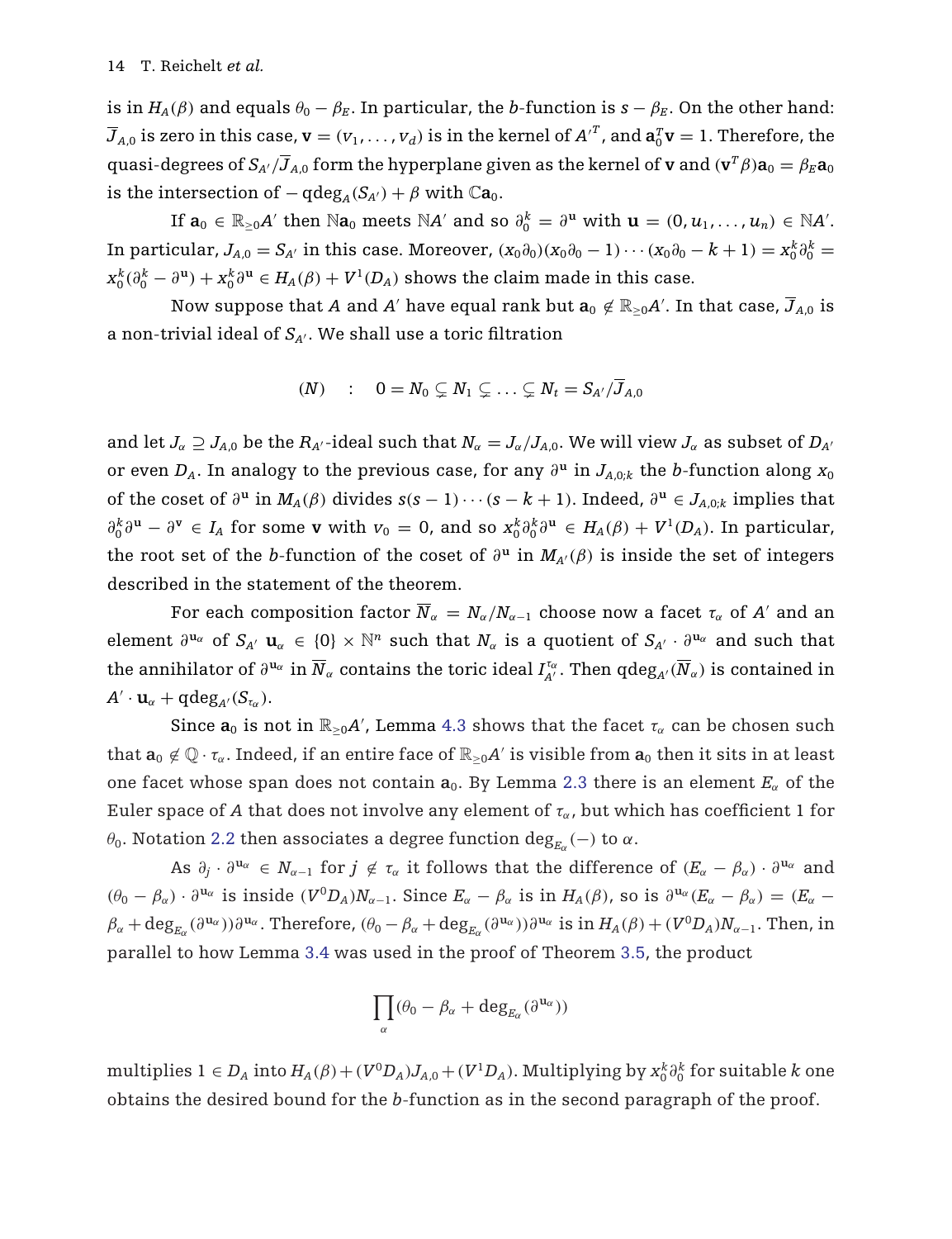It follows as in Theorem [3.5](#page-8-0) (with the modification that we have here  $\theta_0$  rather than  $\mathscr{F}^{-1}(\theta_0)$ , which affects signs) that the intersection of the roots of all such bounds is the intersection of  $(-q \deg_{A'}(S_{A'}/\overline{J}_{A,0}) + \beta)$  with the line  $\mathbb{C} \cdot \mathbf{a}_0$ .

**Example 4.5.** With  $A = (a_0, a_1, a_2)$  $\begin{pmatrix} -1 & 0 & 3 \\ 1 & 1 & 1 \end{pmatrix}$ , consider the *b*-function along *x*<sup>1</sup> of the *A*-hypergeometric system. The ideal  $J_{A,1}$  is generated by  $1 \in S_{A'} = \mathbb{C}[\mathbb{N}(a_0, a_2)]$ since  $\partial_1^4$  is in  $S_{A'}$ . The set of necessary integer roots is then  $\{0, 1, 2, 3\}$ . No other roots are needed since  $S_A/J_{A,1}$  is zero, irrespective of  $\beta$ . Figure 3 shows the situation in this case.

Restriction to ( $x_2 = 0$ ) behaves differently. As  $S_{A'} = \mathbb{C}[\mathbb{N}(a_0, a_1)]$  now,  $J_{A,2} = J_{A,2;1}$ is generated by  $\partial_0^3$ , and the quasi-degrees of  $S_{A'}/J_{A,2}$  are the lines  $\mathbb{C} \cdot (0,1) + (i,0)$  with  $i = 0, -1, -2$ . The intersection of the negative of these three lines, shifted by  $\beta$ , with the line  $\mathbb{C}\cdot\mathbf{a}_2$  is  $\mathbf{a}_2 \cdot \{(i+\beta_1)/3\}_{i=0,1,2}$ . So the *b*-function has (at worst) roots  $\{0, \beta_1, \beta_1+1, \beta_1+2\}/3$ . Figure 4 shows the quasi-degrees of  $S_A/J_{A,2}$ .  $\Box$ 



Fig. 3. The elements of  $S_A \smallsetminus S_{A'}$  (black) and  $S_{A'}$  (shaded) for restriction to  $x_1$ .



**Fig. 4.** The quasi-degrees of *SA*/*JA*,2 form three parallel lines.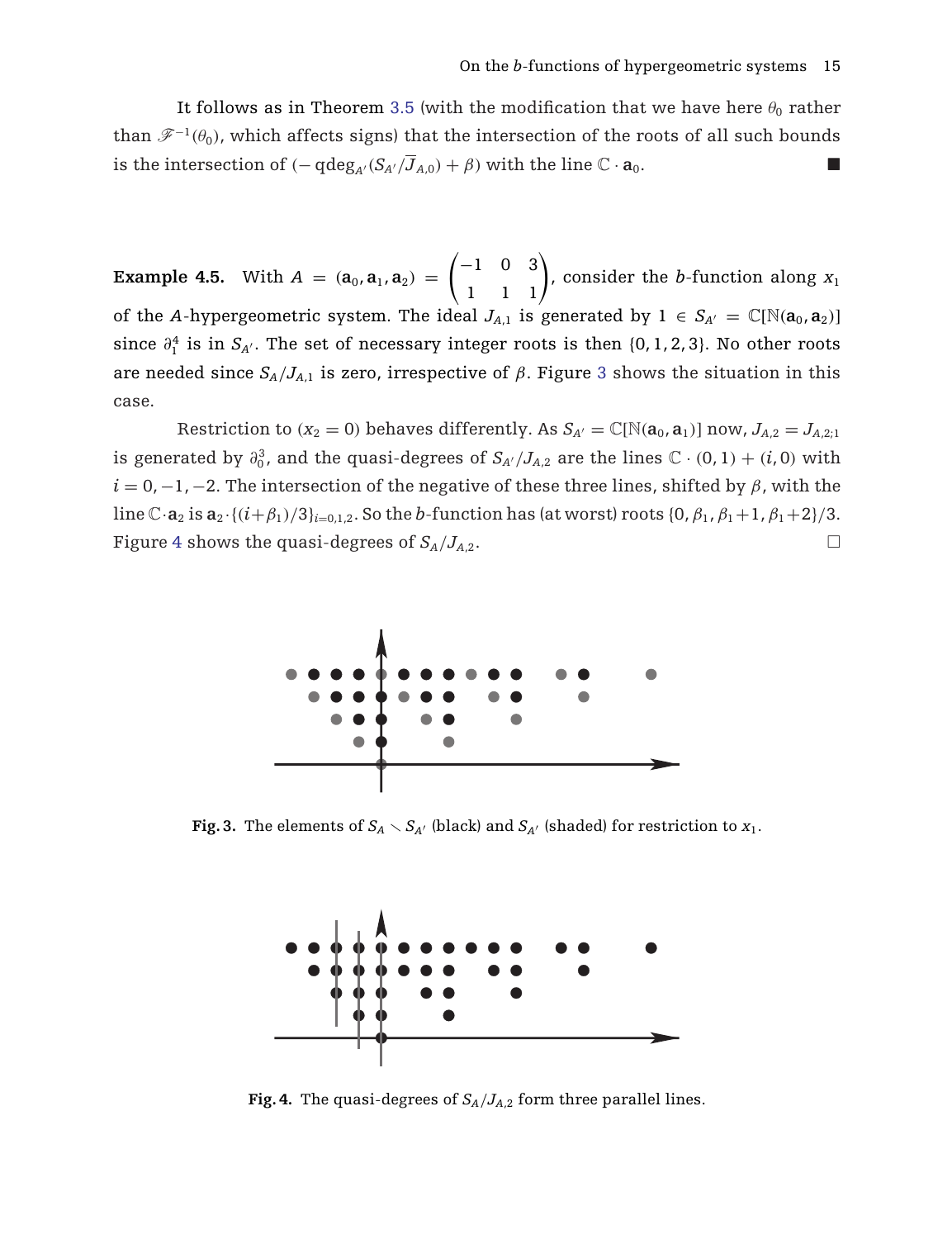**Remark 4.6.** We believe that both bounds in Theorems [3.5](#page-8-0) (as is) and [4.4](#page-12-0) (up to integers) are sharp.  $\Box$ 

### **4.2 Restriction to a generic point**

We suppose here that *A* is homogeneous; in other words, the Euler space contains a homothety. Let  $p = (p_0, \ldots, p_n)$  be a point of  $\mathbb{C}^{n+1}$ . We wish to estimate here the *b*function for restriction of  $M_A(\beta)$  to the point  $-p$  if p is generic. As a holonomic module is a connection near any generic point, this restriction yields a vector space isomorphic to the space of solutions to  $H_A(\beta)$  near  $-p$ , see [\[12](#page-19-0), Section 5.2].

**Definition 4.7.** Let  $\theta_p = (x_0 + p_0)\partial_0 + \ldots + (x_n + p_n)\partial_n$  and write  $\theta$  for  $\theta_p$  if  $p = 0$ . The *b*-function for restriction of a principal *D*-module  $M = D/I$  to the point  $x + p = 0$  is the minimal polynomial  $b_p(s)$  such that  $b_p(\theta_p) \in I + (V^1_pD)$  where  $V^k_pD$  is the Kashiwara– Malgrange *V*-filtration along  $Var(x + p)$ :

$$
V_p^k D = \mathbb{C} \cdot \{(x+p)^{\mathbf{u}}\partial^{\mathbf{v}} \quad | \quad |\mathbf{u}| - |\mathbf{v}| \ge k\}.
$$

## **Remark 4.8.**

- 1. For any pair of manifolds  $Y \subseteq X$  and given a *D*-module *M* on *X* one can define a *b*-function of restriction for the section  $m \in M$  along *Y* by a formula generalizing both Definitions [1.1](#page-0-0) and 4.7. Kashiwara proved their existence for holonomic *M*.
- 2. The roots of this *b*-function here relate to restriction of solution sheaves as follows. Near a generic point  $x + p = 0$ , a *D*-module *M* is a connection whose solution space has a basis consisting of a certain number of holomorphic functions. The germs of these functions form a vector space that can be identified with the dual of the zeroth homology group of  $(D/(x+p)D) \otimes_D^L M$ . Filtering this complex by  $V_p^{\bullet}D$ ,  $b_p(k)$  annihilates the *k*-th graded part of its homology, compare [\[7](#page-19-0), [8](#page-19-0), [16](#page-20-0)]. In particular,  $b_p(s)$  carries information on the starting terms of the solution sheaf of *M* near  $x + p = 0$ .  $\Box$

The purpose of this section is to bound  $b_p(s)$  for  $I = H_A(\beta)$  and generic p with the following strategy. We first show that a polynomial  $b(s)$  is a multiple of  $b_p(s)$  if  $b(\theta)$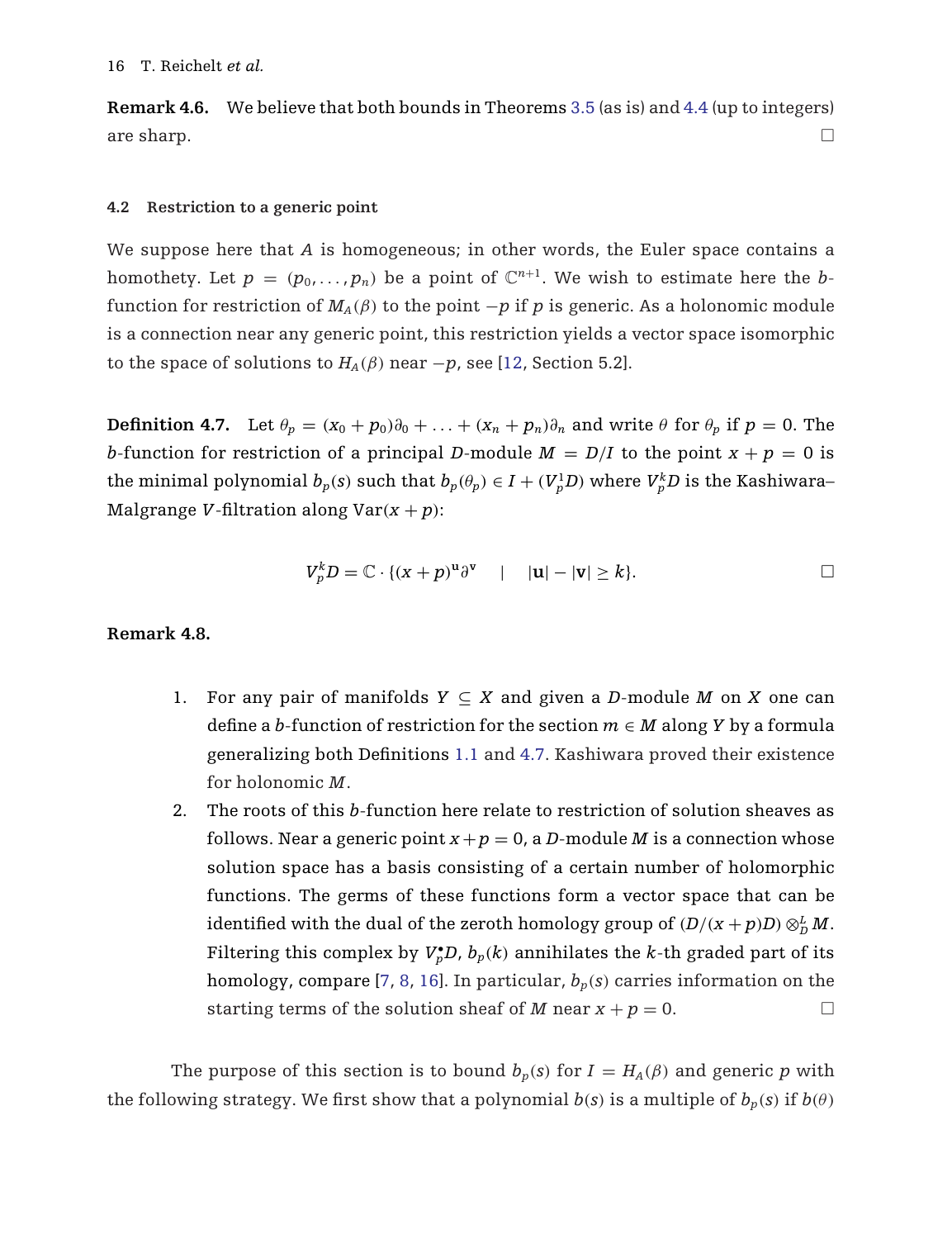is in  $D_A(I_A, A \cdot \mathscr{E} \cdot \partial)$  where

$$
\mathscr{E} = \begin{pmatrix} p_0 & 0 & \cdots & 0 \\ 0 & p_1 & & \vdots \\ \vdots & & \ddots & 0 \\ 0 & \cdots & 0 & p_n \end{pmatrix},
$$

provided that *p* is component-wise non-zero. The generators of  $D_A(I_A, A \cdot \mathscr{E} \cdot \partial)$  are independent of *x* and we next observe that the radical of  $R_A(I_A, A \cdot \mathscr{E} \cdot \partial)$  is  $R_A \cdot \partial$ , provided that  $p$  is generic. Thus,  $b_p(s)$  will be a factor of any polynomial that annihilates the finite length module  $R_A/(I_A, A \cdot \mathscr{E} \cdot \partial)$  as long as p is generic. We exhibit a particular such polynomial with all roots integral. In the case of a normal semigroup ring, we show that the (necessarily integral) roots of  $b_p(s)$  are in the interval  $[0, d-1]$ .

We begin with pointing out that  $b(\theta_p) \in I + (V_p^1 D)$  is equivalent to  $b(\theta) \in I_p + (V_0^1 D)$ , where  $I_p$  is the image of *I* under the morphism induced by  $x \mapsto x - p$ ,  $\partial \mapsto \partial$  and  $(V_0^k D)$  is the Kashiwara–Malgrange filtration along the origin. Among the generators of  $I = H_A(\beta)$ , only the Euler operators depend on x while  $(I_A)_p = I_A$  for any p; one has  $(E_i - \beta_i)_p = \sum a_{ij}(x_j - p_j)\partial_j - \beta_i = E_i - \beta_i - \sum a_{ij}p_j\partial_j$ . We hence seek a relation  $b(\theta) \in D_A \cdot (I_A, E - \beta - A \cdot \mathscr{E} \cdot \partial) + (V_0^1 D_A)$  with  $\mathscr{E}$  as in the display above.

Generally, a statement  $b(\theta) \in I + (V_0^1 D_A)$  is equivalent to  $b(\theta)$  being in the degree zero part  $\mathrm{gr}^0_{V_0}(I)$  of the associated graded object. Note that  $\mathrm{gr}_{V_0}(D_A)$  is a Weyl algebra again (although of course the symbol map  $D_A \longrightarrow \text{gr}_{V_0}(D_A)$  is not an isomorphism). Abusing notation, we denote *x* and  $\partial$  also the symbols in  $gr_{V_0}(D_A)$  of the respective elements of  $D_A$ . By the previous paragraph then, the graded ideal  $gr_{V_0}(H_A(\beta)_p)$  contains the elements that generate  $I_A$  (since  $I_A$  is homogeneous!), as well as the elements  $A \cdot \mathscr{E} \cdot \partial$ which arise as the *V*<sub>0</sub>-symbols of  $E_p - \beta$ .

We need the following folklore result ) for which we know no explicit reference.

**Claim.** The  $R_A$ -ideal generated by  $I_A$  and  $A \cdot \mathscr{E} \cdot \partial$  has, for generic  $\mathscr{E}$ , radical  $R_A \cdot \partial$ .  $\Box$ 

A sequence of *d* generic linear forms is of course a system of parameters on  $S_A$ ; the issue is to show that linear forms of the type  $A \cdot \mathscr{E} \cdot \partial$  are sufficiently generic.

**Proof.** As  $I_A$  and  $A \cdot \mathcal{E} \cdot \partial$  are standard graded, Var $(I_A, A \cdot \mathcal{E} \cdot \partial)$  is a conical variety. It thus suffices to show that the ideal  $Var(I_A, A \cdot \mathscr{E} \cdot \partial)$  is of height  $n + 1$ .

The ideal  $R_A[x](I_A, A \cdot \theta)$  in the polynomial ring  $R_A[x]$  defines in the cotangent bundle Spec( $R_A[x]$ ) of  $\mathbb{C}^{n+1}$  the union of the conormals to each torus orbit since the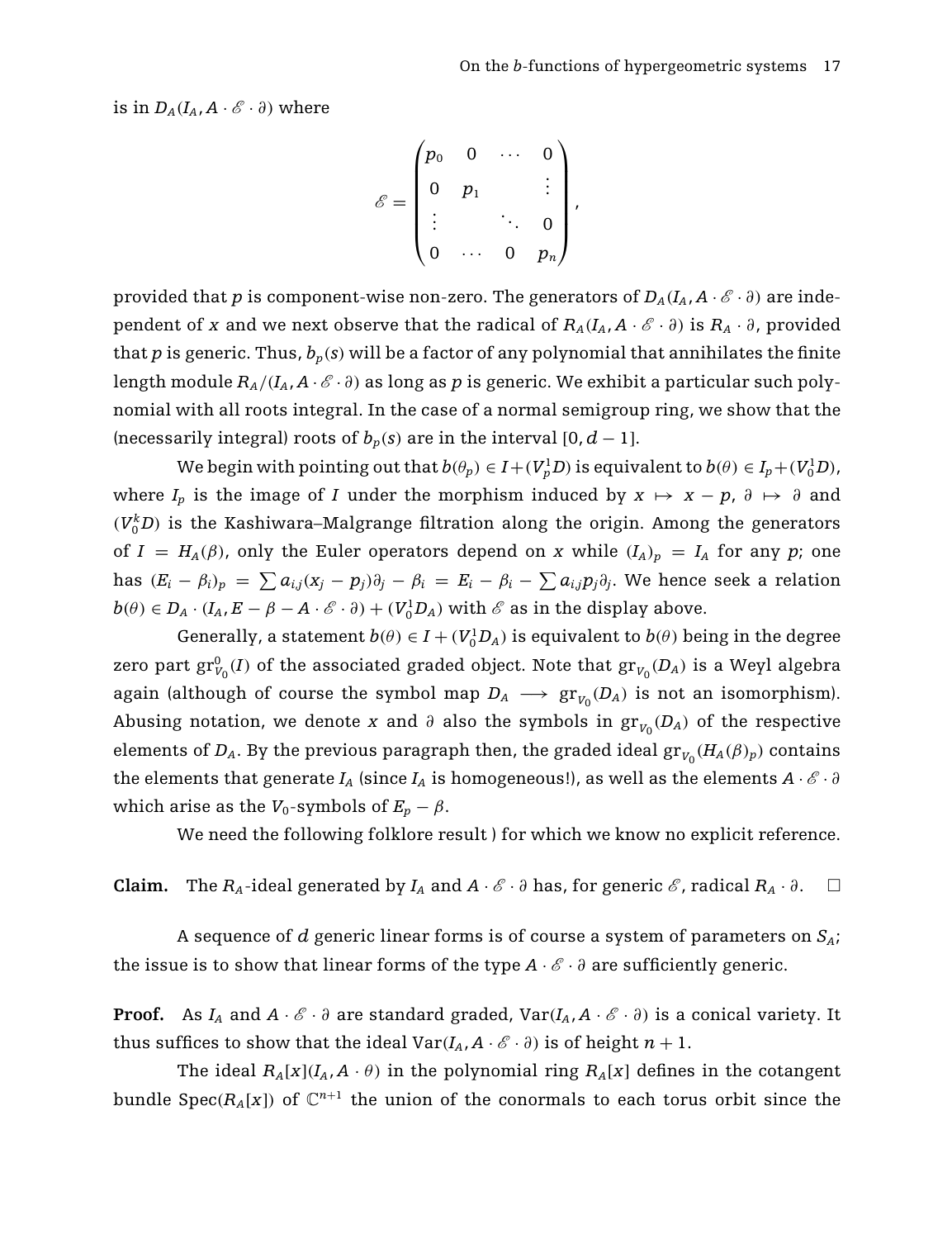Euler fields are tangent to the torus and span a space of the correct dimension in each orbit point. Suppose the claim is false, so that there is a non-zero point  $y \in \text{Var}(I_A)$  such that (the generically chosen vector) *p* is a conormal vector to the orbit of *y*. If *y* is in a torus orbit  $O_t$  associated to a proper face  $\tau$  of A then its coordinates corresponding to *A*  $\tau$  are zero and we can reduce the question to the case where *A* = *τ*. It is hence enough to show that there is  $p \in \mathbb{C}^{n+1}$  such that p is not a conormal vector to any smooth point of  $Var(I_A)$ .

Let  $X \subseteq \mathbb{C}^{n+1}$  be any reduced affine variety and denote  $X_0$  its smooth locus. We define a set  $C(X)$  inside  $\mathbb{C}^{n+1}$  by setting

$$
[\eta \in C(X)] \iff [\exists y \in X_0, \quad \eta \in (T^*_{X_0}(\mathbb{C}^{n+1}))_y]
$$

where  $(T^*_{X_0}(\mathbb{C}^{n+1}))_y$  is the fiber of the conormal bundle at *y* of the pair  $X_0\subseteq\mathbb{C}^{n+1}$ . This is a constructible, analytically parameterized union of a dim(*X*)-dimensional family of vector spaces of dimension  $n + 1 - \dim(X)$ , which hence might fill  $\mathbb{C}^{n+1}$ .

Now suppose that *X* is a conical variety; then the conormals of *y* and  $\lambda y$  agree for all  $\lambda \in \mathbb{C}^*$ . In particular,

$$
C(X) = \bigcup_{\overline{y} \in \text{Proj}(X)} (T_{X_0}^*(\mathbb{C}^{n+1}))_y,
$$

where  $Proj(X)$  is the associated projective variety. But this is now an analytically parameterized union of a  $(\dim(X) - 1)$ -dimensional family of vector spaces of dimension  $n + 1 - \dim(X)$ . It follows that most elements of  $\mathbb{C}^{n+1}$  are outside  $C(X)$  in this case, and the claim follows.

It follows from the Claim that  $gr_{V_0}(H_A(\beta)_p)$  contains all monomials in  $\partial$  of a certain degree *k* that depends on *A*. Let  $E = \theta_0 + \cdots + \theta_n$ ; by hypothesis  $E - \beta_E \in H_A(\beta)$ .

**Lemma 4.9.** Denote  $\partial_A^k$  the set of all monomials of degree *k* in  $\partial_0, \ldots, \partial_n$ , and  $D_A \cdot \partial_A^k$  the left  $D_A$ -ideal generated by  $\partial_A^k$ . Then in  $D_A/D_A\cdot \partial_A^k$ , the identity  $E(E-1)\dots(E-k+1)\cong 0$  $\Box$ 

**Proof.** This is clear if  $k = 1$ . In general, by induction,

$$
E(E-1)\dots(E-k+1) \in D_A \cdot \partial_A^{k-1} \cdot (E-k+1) = D_A \cdot E \cdot \partial_A^{k-1} \subseteq D_A \cdot \partial_A^k.
$$

**Remark 4.10.** The homogeneity of *X* is necessary in the Claim, since otherwise  $C(X)$ does not need to be contained in a hypersurface. Consider, for example,  $A = (2, 1)$  in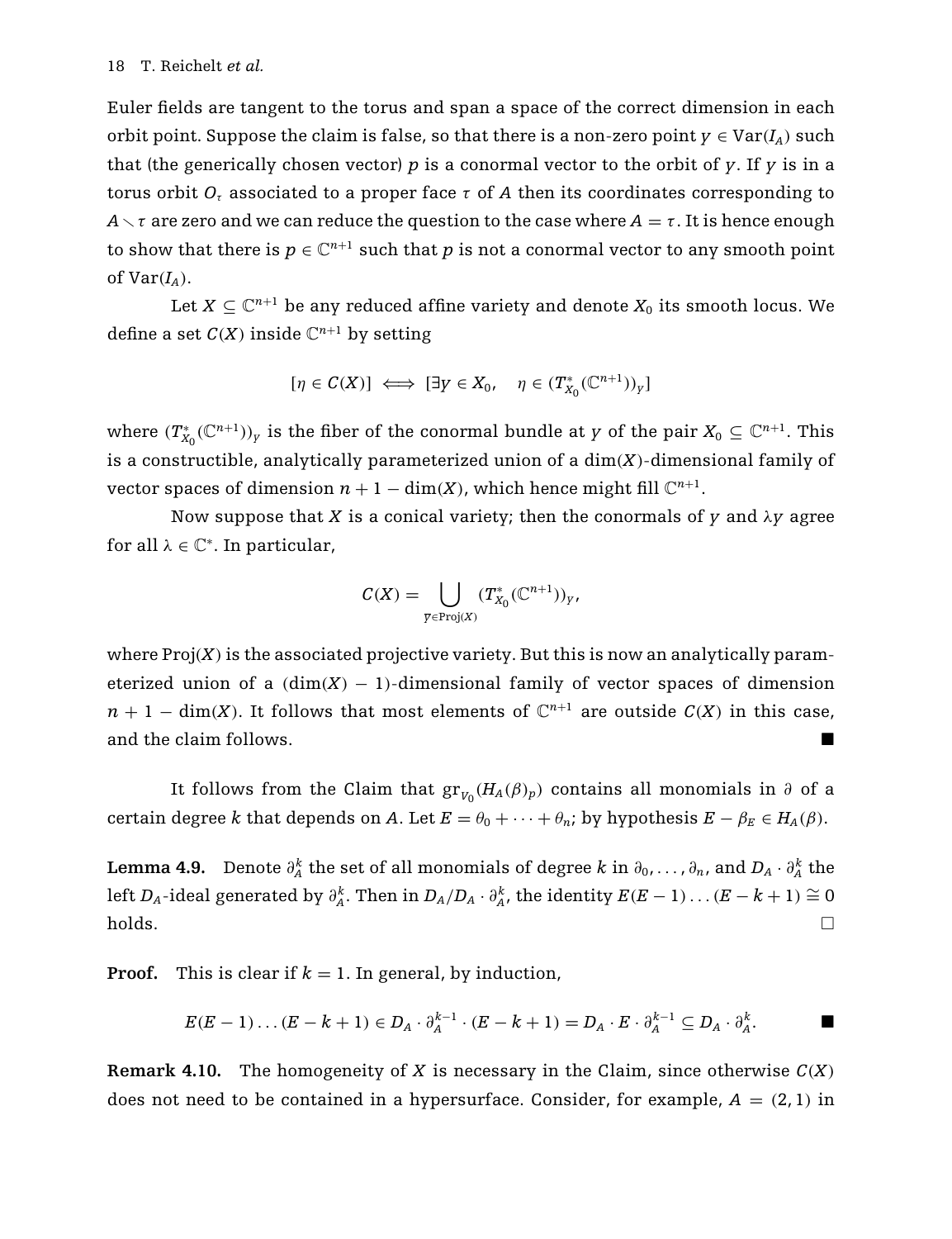which case the union of all tangent lines (nearly) fills the plane, and where the zero locus of  $I_A$  and  $A \cdot \mathscr{E} \cdot \partial$  contains always at least two points.  $\Box$ 

The lemma implies that  $\mathrm{gr}^0_{V_0}(H_A(\beta)_p)$  contains  $E(E-1)\ldots(E-k+1)$  if  $p$  is generic. In other words, the *b*-function for restriction of  $M_A(\beta)$  to a generic point divides  $s(s -$ 1)... $(s - k + 1)$ .

In some cases, one can be more explicit about  $k - 1$ , the top degree in which  $R_A/R_A(I_A, A \cdot \mathscr{E} \cdot \partial)$  is non-zero. Suppose  $S_A$  is a Cohen–Macaulay ring, then systems of parameters are regular sequences. In particular, the Hilbert series of  $Q_A := R_A/R_A(I_A, A$  $\mathscr{E} \cdot \partial$ ) is that of  $S_A$  multiplied by  $(1-t)^d$ . Suppose in addition, that  $S_A$  is normal. Since, we already assume that  $S_A$  is standard graded, let  $P$  be the polytope that forms the convex hull of the columns of *A*. The Hilbert series of  $S_A$  is then of the form  $\sum_{m=0}^{\infty} p_m \cdot t^m$ , where  $p_m$  is the number of lattice points in the dilated polytope  $m \cdot P$ . This number of lattice points is counted by the Erhart polynomial  $E_P(m)$  of P, a polynomial of degree  $d-1 = \dim(P)$ . If one writes the Hilbert series of  $S_A$  in standard form  $Q(t)/(1-t)^d$  then the Hilbert series of  $Q_A$  is just the polynomial  $Q(t)$ . In particular, the highest degree of a non-vanishing element of  $Q_A$  is the degree of  $Q(t)$ .

In order to determine deg( $Q(t)$ ) let  $E_P(m) = e_{d-1}m^{d-1} + \cdots + e_0$ . Now in

$$
\sum_{m=0}^{\infty} E_P(m)t^m = \sum_{i=0}^{d-1} \left(e_i \cdot \sum_{m=0}^{\infty} m^i \cdot t^m\right),
$$

 $\text{each term } \sum_{m=0}^{\infty} m^i \cdot t^m$ , for  $m > 0$ , is a polylogarithm  $\text{Li}_{-i}(t)$  given by  $(t\frac{\text{d}}{\text{d}t})^n(\frac{t}{1-t}).$  A simple calculation shows that Li<sub>−i</sub>(*t*) is the quotient of a polynomial of degree *i* – 1 by  $(1-t)^i$ . Hence the sum in the display is the quotient of a polynomial of degree at most *d* − 1 by  $(1-t)^d$ . The degree is truly  $d-1$  as one can check from the differential expression for Li<sub> $-i$ </sub> $(t)$ .

Therefore, the Hilbert series  $Q(t)$  of  $Q<sub>A</sub>$  is a polynomial of degree  $d-1$ . We have proved

**Theorem 4.11.** Let  $S_A$  be standard graded. The *b*-function for restriction of  $M_A(\beta)$  to a generic point  $x + p = 0$  divides  $s(s - 1) \ldots (s - k + 1)$  where *k* denotes the highest degree in which the quotient  $S_A/S_A \cdot (A \cdot \mathscr{E} \cdot \partial)$  is non-zero. If, in addition,  $S_A$  is normal then one may take  $k = d$ .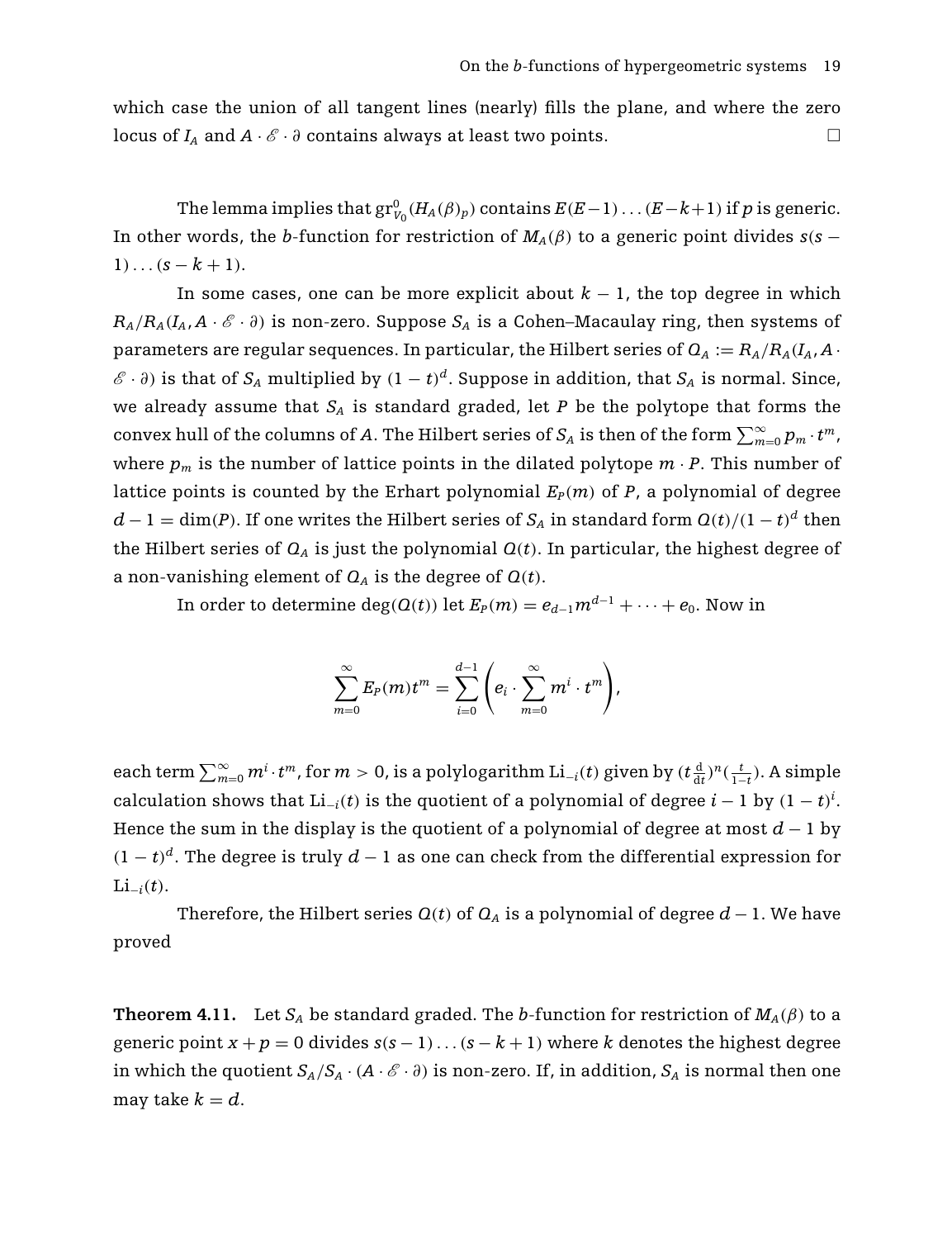### <span id="page-19-0"></span>20 T. Reichelt *et al.*

## **Funding**

This work was supported by a DFG Emmy-Noether-Fellowship [RE 3567/1-1 to T.R.]; partially suported by the ANR/DFG joint program SISYPH [ANR-13-IS01-0001-01 and SE 1115/5-1 to T.R., C.S.]; and National Science Foundation [1401392-DMS to U.W.].

# **Acknowledgments**

All three authors would like to thank the Forschungsinstitut Oberwolfach for hosting them in April of 2015. We are greatly indebted to an unknown referee for very careful reading, pointing out a number of misprints.  $\Box$ 

# **References**

- [1] Fernández-Fernández, M.-C. and U. Walther "Restriction of hypergeometric D-modules with respect to coordinate subspaces." *Proceedings of the American Mathematical Society* 139, no. 9 (2011): 3175–80.
- [2] Gel fand, I. M. "General theory of hypergeometric functions." *Doklady Akademii Nauk SSSR* 288, no. 1 (1986): 14–18.
- [3] Hotta, R. Equivariant *D*-modules. *arXiv:math/9805021*, pages 1–30, 1998.
- [4] Kashiwara, M. "*B*-functions and holonomic systems. Rationality of roots of *B*-functions." *Inventiones mathematicae* 38, no. 1 (1976/77): 33–53.
- [5] Maisonobe, P. and Z. Mebkhout. "Le théorème de comparaison pour les cycles évanescents." In *Éléments De La Théorie Des Systèmes Différentiels Géométriques*, volume 8 of Sémin. Congr., 311–89. France: Soc. Math., 2004.
- [6] Matusevich, L. F., E. Miller, and U. Walther. "Homological methods for hypergeometric families." *Journal of the American Mathematical Society* 18, no. 4 (2005): 919–41 (electronic).
- [7] Oaku, T. "Algorithms for *b*-functions, restrictions, and algebraic local cohomology groups of *D*-modules." *Advances in Applied Mathematics* 19, no. 1 (1997): 61–105.
- [8] Oaku, T. and N. Takayama. "Algorithms for *D*-modules—restriction, tensor product, localization, and local cohomology groups." *Journal of Pure and Applied Algebra* 156, no. (2–3) (2001): 267–308.
- [9] Reichelt, T. "Laurent polynomials, GKZ-hypergeometric systems and mixed Hodge modules." *Compositio Mathematica* 150, no. 6 (2014): 911–41.
- [10] Reichelt, T. and C. Sevenheck. "Hypergeometric Hodge modules." *arXiv:1503.01004*, pages 1–48, 2015.
- [11] Saito, M. "Modules de Hodge polarisables." *Publications of the Research Institute for Mathematical Sciences* 24, no. 6 (1989): 849–995, 1988.
- [12] Saito, M., B. Sturmfels, and N. Takayama. *Gröbner Deformations of Hypergeometric Differential Equations*, volume 6 of Algorithms and Computation in Mathematics. Berlin: Springer, 2000.